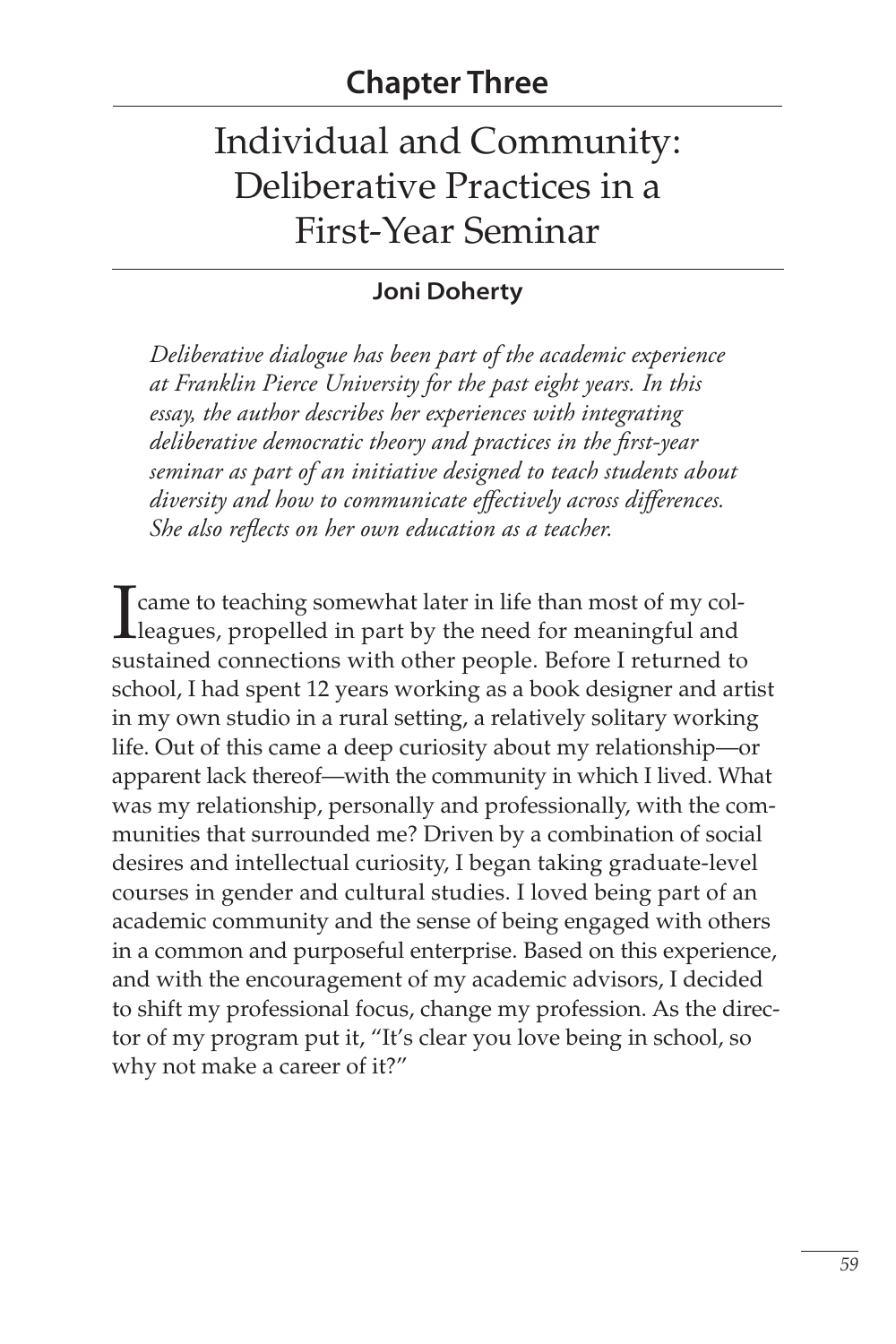#### **I Become Educated**

In 1998, when I was hired at Franklin Pierce, a four-year, coeducational, liberal arts college in Rindge, New Hampshire, I knew very little about pedagogy. My approach was based on what I had observed as a student and my experiences as a teaching assistant and an adjunct. Franklin Pierce University was very attractive to me, in part because of the size of the undergraduate college (its annual enrollment is currently about 1,600 students, most of whom live on campus), and because I was intrigued by the theme of the core curriculum, "Individual and Community," which obviously resonated with my personal and professional interests. After all, the desire to be engaged in a meaningful way with a community was what had caused me to continue my education.

According to our mission statement, the hallmark goal of Franklin Pierce education is "to prepare its students to function well as citizens and leaders of a democratic society." All of our programs are "designed to help students achieve goals organized around three themes: tolerance and community; content literacy and integration with critical analysis; and holistic preparation for leadership and lifelong learning." Many colleges and universities articulate similar goals. Indeed, some see these goals as characteristic of a "liberal education" designed to instill in students the capacity and resolve to exercise leadership and responsibility in multiple spheres of life.

I soon became aware that many students had educational goals that didn't prioritize acquiring the knowledge and skills necessary for leadership, citizenship, and civic engagement. Instead our students' priorities are in sync with those of many other people their age from across the country. In 2004, a U.S. Department of Education study found that the top priorities of high-school seniors planning to attend college were getting a good job (91 percent) and a good education (89 percent) (Ingels et al. 2006). For many of the Franklin Pierce students I spoke with, the two merged. They measured the quality of their educational experience by how relevant courses were to their career objectives.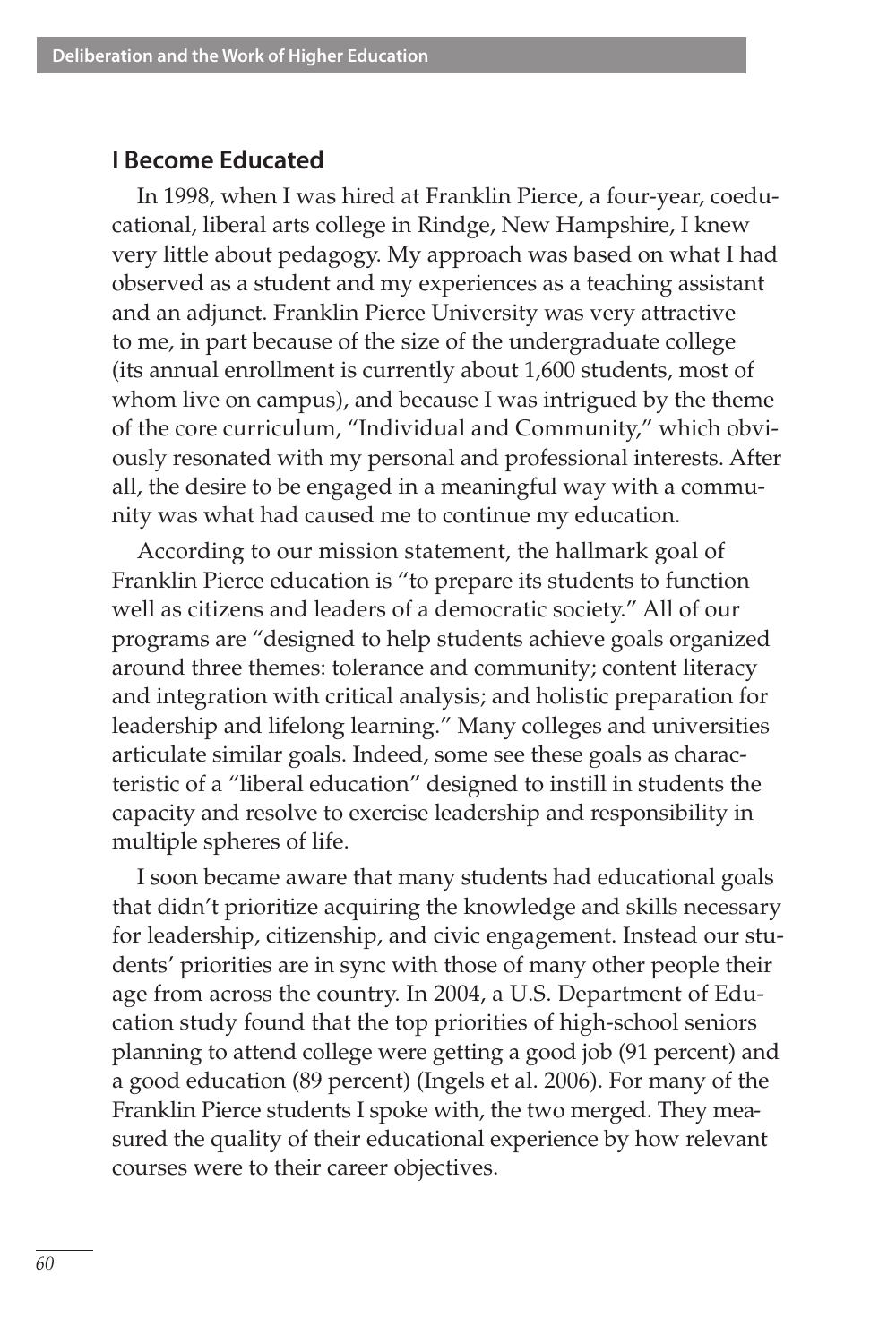The priorities and expectations of these students corresponded with the Department of Education survey in other ways as well: only 20 percent of high-school seniors from across the country believed that working to correct social and economic inequality is important, and slightly less than half thought being an active and informed citizen was a priority (Ingels 2006). These students weren't necessarily opposed to being active in their communities, but it wasn't a priority or, oftentimes, even seen as an option. They believed that they had to become established in their careers and achieve some level of financial security first. Some students even believed that they probably wouldn't be able to become actively engaged in their communities until retirement—in other words, for another 40 or 50 years!

Given such views, it isn't surprising that it was difficult for many of them to connect in personal and specific ways with the university's mission statement, as much as they might agree with its general principles. Genuine enthusiasm for the core curriculum and its "Individual and Community" theme was too often lacking. For a time, I accepted this as an intrinsic part of the challenge of teaching. In retrospect, I wonder how I could have forgotten so quickly that the reasons that drew me back into school were deeply embedded in my personal goals for connection and companionship and in my professional interests, which were clearly affirmed by the core's theme and the university's mission. As I look back, I wonder that it took me so long to realize that for students to be deeply committed to learning, authentic connections must be made between their interests and course content. In some important sense, my own diversity education fundamentally began when I truly understood the need to bridge these kinds of differences.

The teacher-centered approach within which I was operating didn't stop at content. I now see that I used the same pedagogical style that had always worked for me as a student, a seminar-style approach in which most of the class period was spent discussing the assigned readings. How repetitious it must have seemed to too many of my first-year students! However, it had worked for me,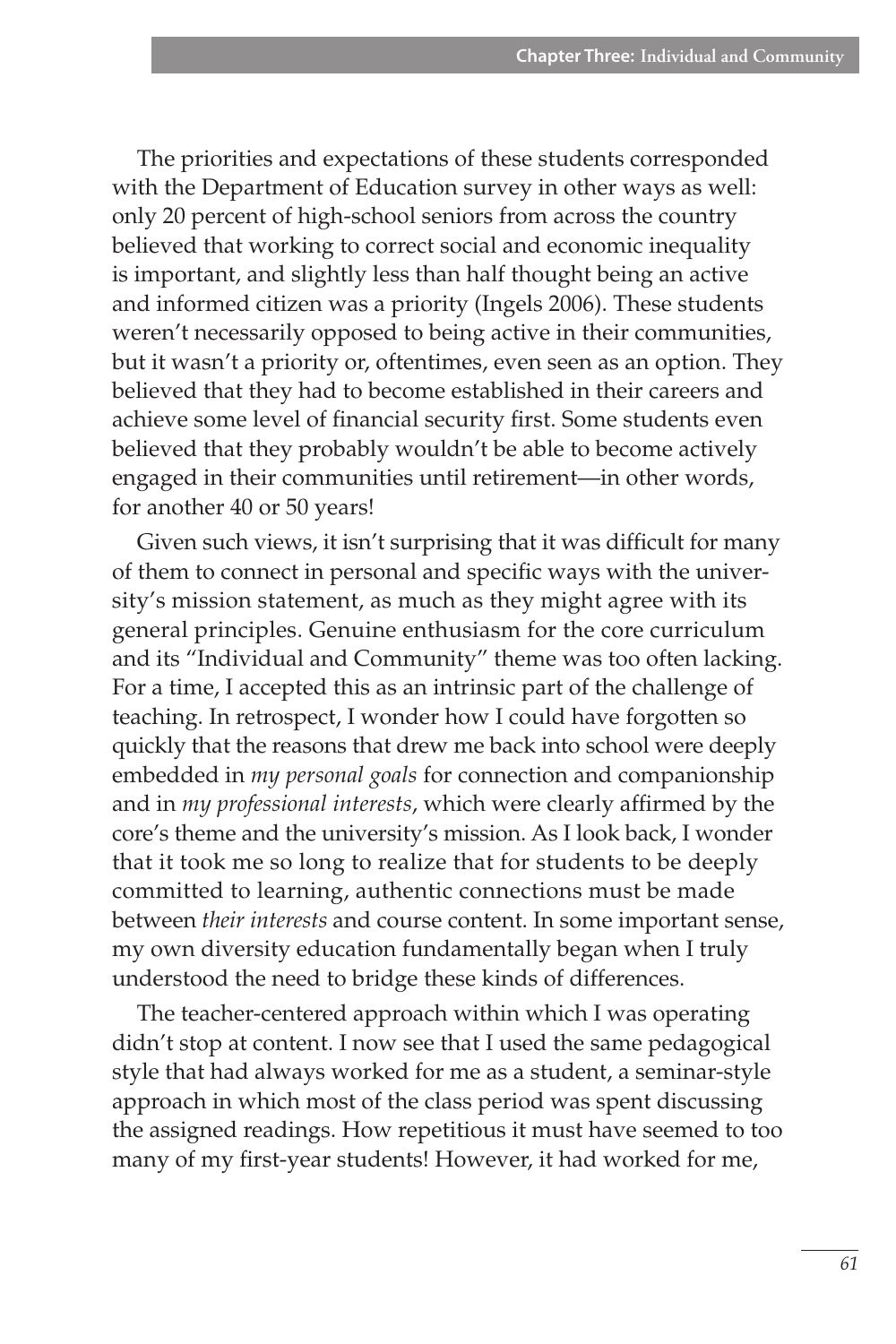so that's what I did. Sometimes I would start by asking whether anyone had any questions about the reading. They rarely did. I am an avid reader, as are some of the students, but it quickly became clear that many did not fall into this category. Sometimes class discussions were lively, but too often they fell short of my expectations. It often seemed that I was working much harder than my students were.

It was right about this time that I came across "Contemporary Understandings of Liberal Education," an article by Carol Geary Schneider and Robert Shoenberg, which discussed a variety of "hands-on, inquiry-oriented strategies," including collaborative inquiry, experiential learning, service learning, research- or inquirybased learning, and integrative learning (Schneider and Shoenberg 1998, 7). My own strategies suddenly seemed remarkably uninspired, but I wasn't certain how to implement what they described. In an effort to become a more effective teacher, I enrolled in a summer workshop on something called "deliberative dialogue," led by the New England Center for Civic Life, at the time a relatively new academic institute at Franklin Pierce. The workshop brochure promised that it would teach faculty ways of improving class discussions. That sentence alone was enough to get me to sign up.

As I participated in my first deliberative forum, I immediately realized it was rich with concepts and practices that I could integrate into my teaching. The storytelling that occurred during the "personal stake" period at the beginning of a forum creates a bridge between each individual's life experiences and the subject-at-hand. The inclusion of beliefs and priorities along with the analysis of factual information created more entry points for participants. I was also intrigued by the unexpected intersections between deliberation and the theoretical approaches of deconstruction and feminism, which are important in my own scholarly pursuits. In all three, acknowledging the value of multiple perspectives, some of which may be competing or even contradictory, serves to create a rich array of interpretive possibilities. All of these theoretical approaches recognize the inherent value of diversity and resist the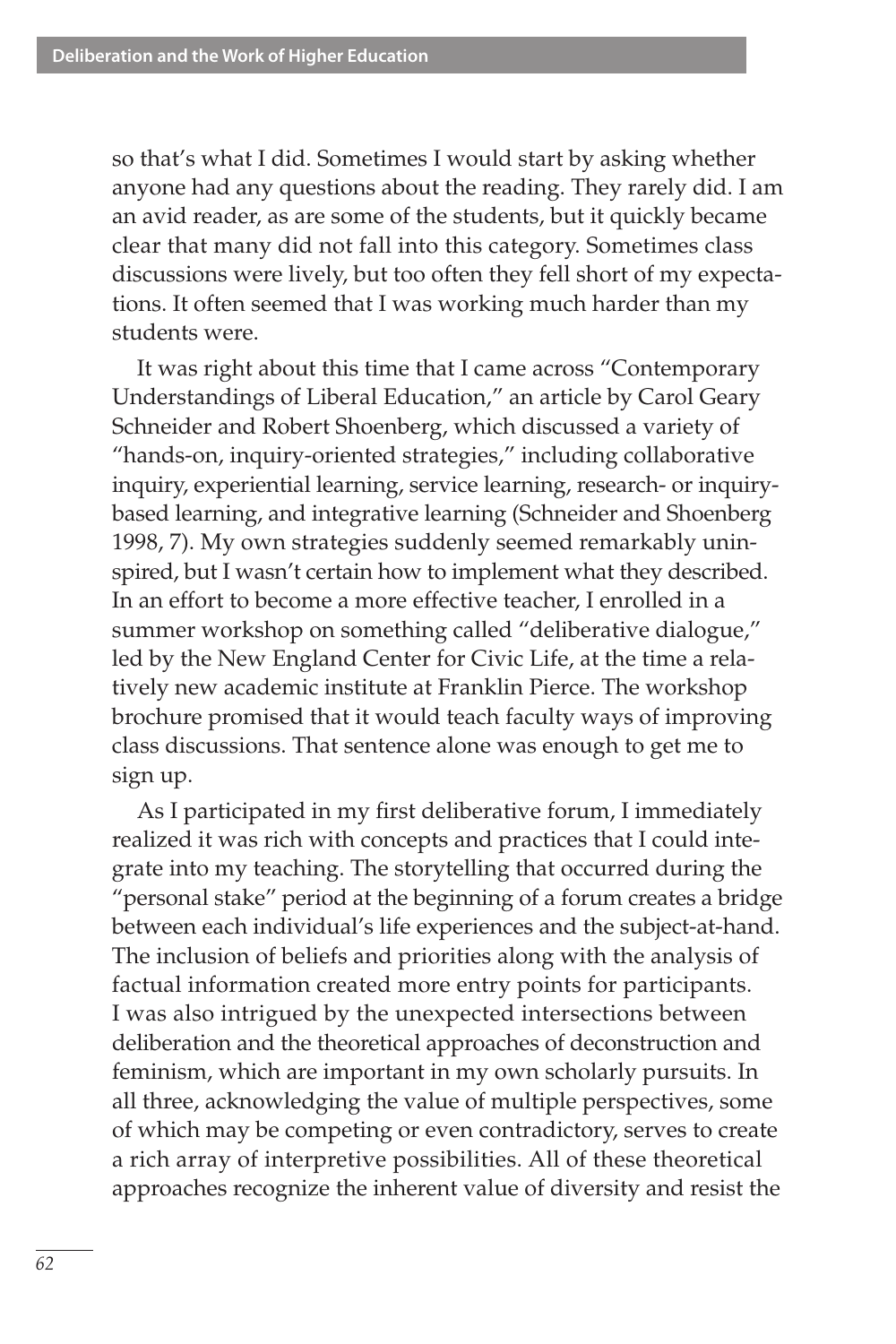impulse to define difference solely in terms of conflict. For example, Jacques Derrida once simply described deconstruction as "openness" to the other" (Derrida 1998, 124). Both feminism and deliberative democracy depend on inclusive practices so that the various and sometimes competing concerns of all stakeholders can be considered. Furthermore, as a feminist, I appreciated the value placed on finding a balance between subjectivity and objectivity in deliberative practices. Rita Gross, a religious studies scholar and a feminist, has written that after genuine objectivity, empathy is "the most central and critical value." Empathy, she wrote, is "mentally entering into the spirit of a person or thing and developing appreciative understanding." Gross has identified four essential values that are required for the development of this perspective: objectivity; empathy; finding, fostering, and promoting genuine pluralism; and a critical stance (Gross 1993, 313). I have found the same qualities are essential for any successful deliberation. (I note for the record that Gross does not promote cultural relativism, nor do the practices I describe in this essay eliminate the necessity of making and abiding by wellinformed and ethical judgments.)

Deliberative practices contain a range of practical pedagogical approaches that offer concrete means of involving students in active and engaged learning situations in and out of the classroom. I began to realize that creating a learning-centered environment was much more complex than simply moving from lecture to discussion. Deeply impressed by what I had learned at the workshop, I was ready to begin relinquishing my newly acquired "sage on the stage" status for that of "guide on the side." (I am still learning how to get out of the way.) In this essay, I reflect on my deliberative experiences in the classroom and my work with colleagues in the Diversity and Community Project, an initiative of the Center for Civic Life, which seeks to integrate deliberative practices into the higher-education environment. I am committed to assisting students to develop a sense of agency and the capacity to articulate their ideas in a manner that has intellectual integrity and compassion. I do not want them to be silenced by the fear that speaking openly will create conflict, but instead to understand that appreciation for diversity and the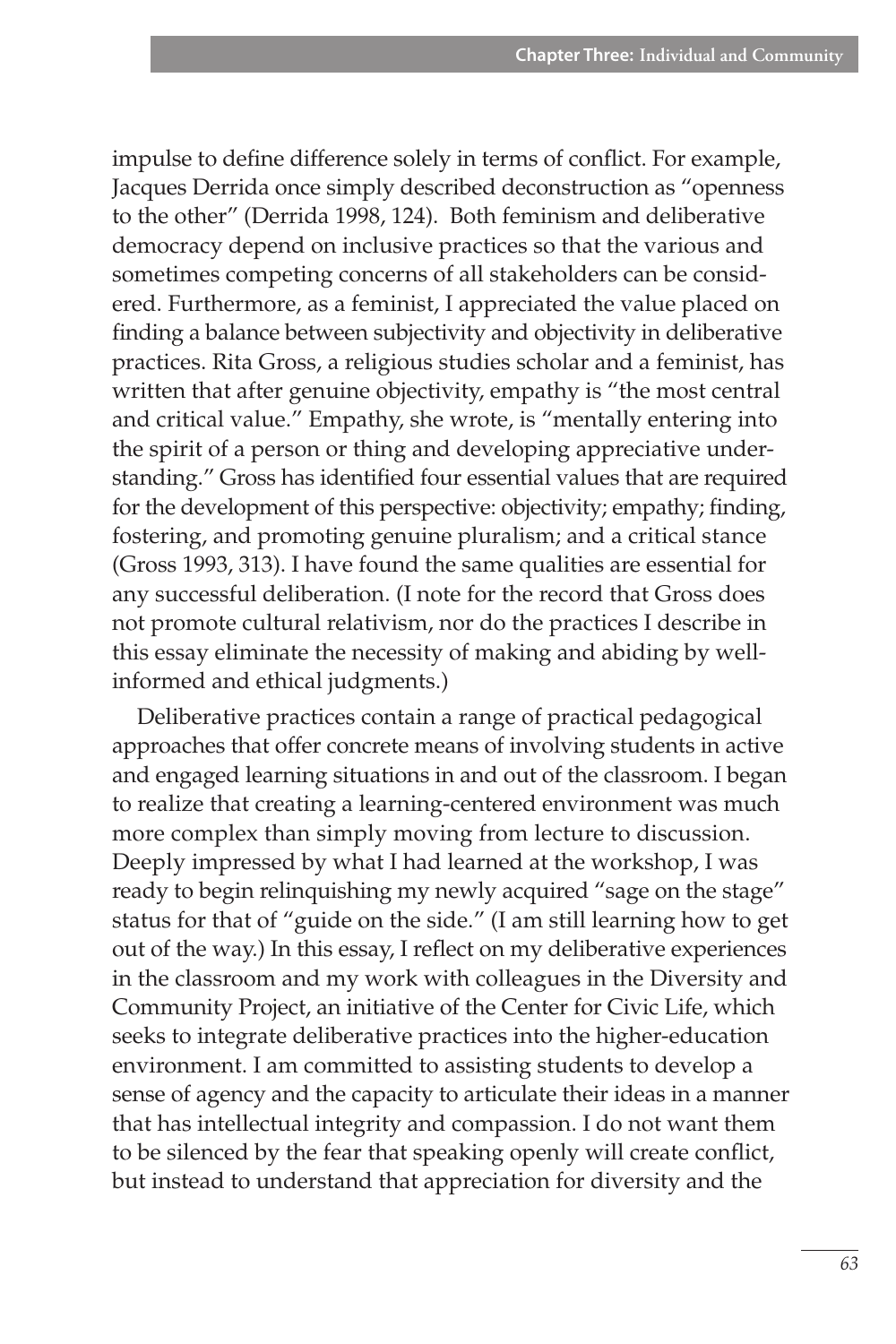ability to communicate across differences are essential for realizing our democratic ideals.

#### The Diversity and Community Project

The Center for Civic Life developed the Diversity and Community Project to reduce tensions that arose after several racial conflicts on campus and to foster an awareness of and respect for diversity. Using deliberative practices patterned on those developed by the National Issues Forums (NIF), we held forums on topics related to gender, race, ethnicity, and sexual orientation. We also used the Sustained Dialogue model developed by Harold H. Saunders, director of international affairs at the Kettering Foundation. As a result of these activities, a continuing place for deliberation on our campus in academic and student life has been developed and sustained. Since 1999, the Diversity and Community Project has been part of Franklin Pierce's first-year program.<sup>1</sup>

The basic challenge we faced was how to develop ways of engaging the predominantly-white campus community in meaningful discussions about diversity. Today, the project has three interrelated components:

First-Year Seminar Deliberative Dialogue Initiative:<sup>2</sup> This integrates deliberative theory and practices (which include participating in deliberative forums and exploring content related to race, ethnicity, gender, sexual orientation, and socioeconomic class in course readings) into the Individual and Community Seminar, which is required for all first-year

<sup>2</sup> At Franklin Pierce, we use *deliberative dialogue* to refer both to forum-based discussions and to classroom discussions that follow the same principles of discourse as those used in the deliberative forums. (See box page 67.)

<sup>&</sup>lt;sup>1</sup> The project was adapted on other campuses in northern New England through the Northern New England Diversity and Community Project, a collaboration between the New England Center for Civic Life and Vermont Campus Compact. Both were funded in part by grants from the William and Flora Hewlett Foundation and the Institute of Museum and Library Services and received substantial support from Franklin Pierce University.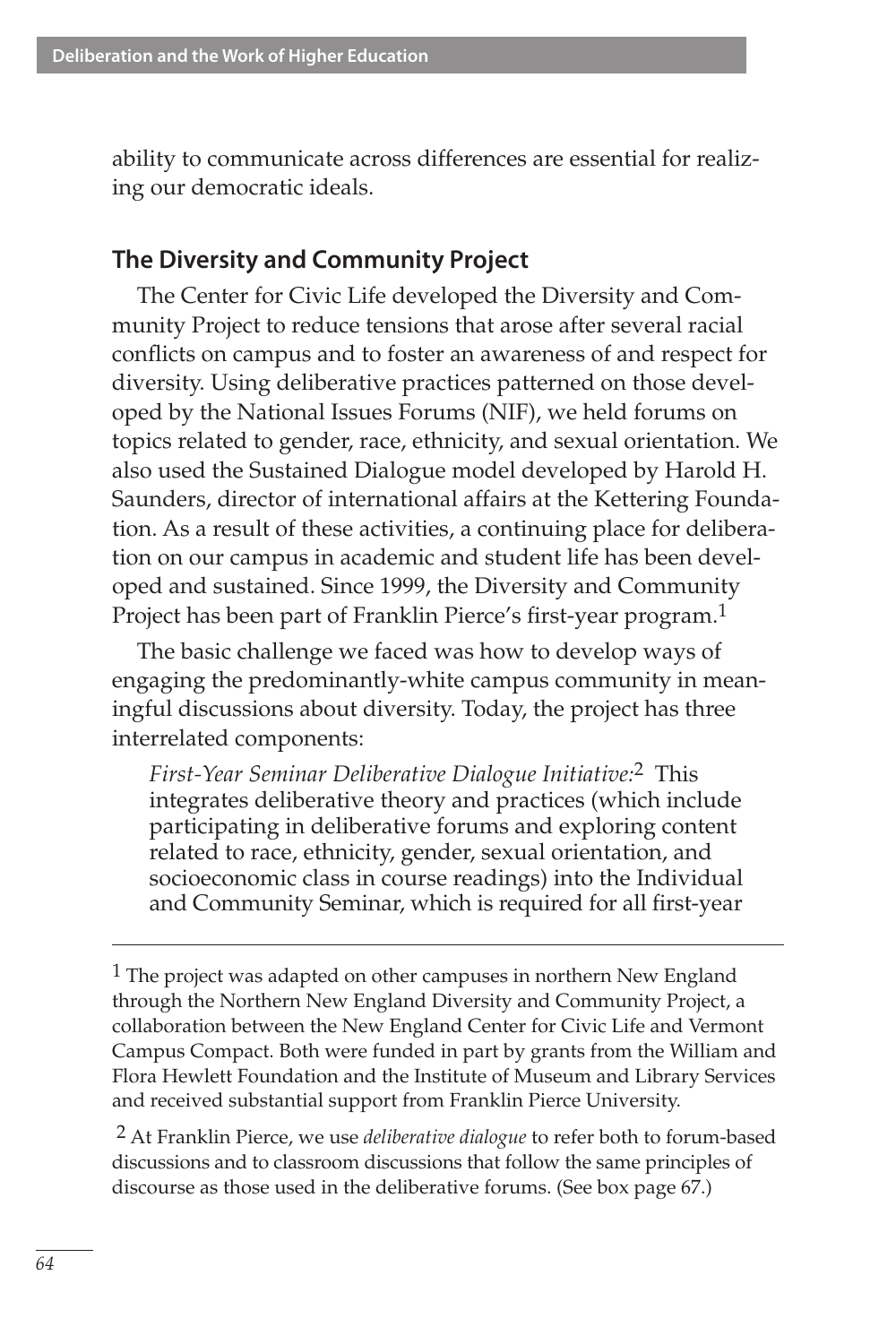students. Instructors can decide whether and to what extent they want to incorporate this initiative into their courses.

Deliberative Forums Initiative: Throughout the academic year, the center convenes six sets of forums that address diversity topics. Three topics are presented in the fall and three in the spring. Depending on the level of interest in each topic, three to five forums will be held over a one-week period, with 18 to 20 participants at each site. Participants include students who are fulfilling course requirements and others-including faculty and staff-who are drawn because of a particular interest in the issue being addressed. In addition to the campus forums, some instructors hold forums in their classrooms during regularly scheduled class times. Each set of forums may be fulfilling curricular, cocurricular, and extracurricular interests. In a typical fall semester, approximately 400 participate in the forums. These are primarily first-year students, some of whom may participate in more than one forum. All forums are comoderated by a team comprised of a faculty member and a "Civic Scholar," the third interrelated component of the Diversity and Community Project.

Civic Scholar Program: Each year up to 10 upper-class students become Civic Scholars. These students learn how to moderate deliberative forums and participate in a yearlong program. Civic Scholars collaborate with the center's faculty, who mentor them. Both the faculty and the Civic Scholars participate in planning and assessing projects and activities, in addition to convening and moderating deliberative forums.<sup>3</sup>

When we developed this project our plan seemed straightforward. We would use deliberation to bring the issue of diversity to first-year students. But we soon found that we first had to teach

<sup>&</sup>lt;sup>3</sup> Some Civic Scholars volunteer to be "peer leaders" for first-year students, who are divided into "peer groups" of 18 to 20 students, to ease their transition to college. Each peer group receives a peer leader—who in some cases is a Civic Scholar-and a faculty advisor.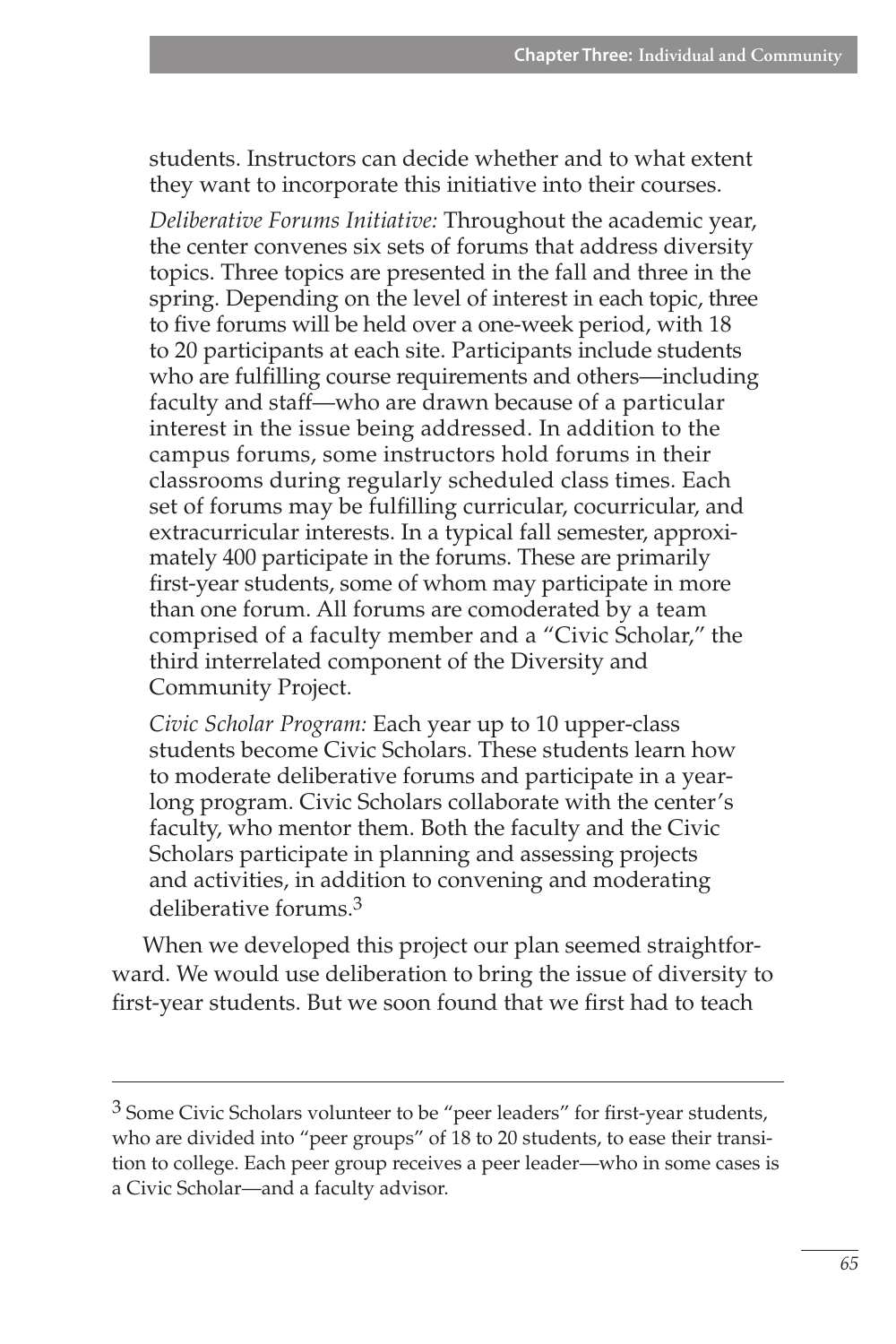deliberative theory and practices and develop an atmosphere of trust before we could explore diversity.

# Deliberation and the Individual and Community Seminar

Integrating the project's Deliberative Dialogue Initiative into the required first-year seminar, with its Individual and Community theme seemed a natural fit. The seminar is designed to assist students to:

- Become familiar with the Individual and Community Integrated Curriculum, including the Goals of the Student **Experience at Franklin Pierce;**
- Develop critical-thinking skills;
- Accept the academic challenge of college-level writing and oral communication:
- · Learn collaborative skills:
- Become actively involved in the community;
- Explore issues in modern America that challenge us to integrate our rights as individuals with community responsibilities; and
- Understand the evolution of concepts, such as free choice, beliefs, values, independence, and autonomy, in the context of their relationships to community standards.

In addition to typical course requirements, such as reading and writing assignments, class participation, and exams, all students are expected to complete a civic engagement project. Each student is expected to work approximately 10 hours during the semester on a community-based activity and then make an oral presentation about the experience to the class. In addition, some instructors require a written report.

The deliberative version of the seminar integrates the theory and practices of deliberative democracy with the study of diversity topics. In addition, the use of curricular and cocurricular forums extends the learning environment beyond the classroom into the surrounding community to assist students in making connections between theoretical concepts and real-world experiences. In short,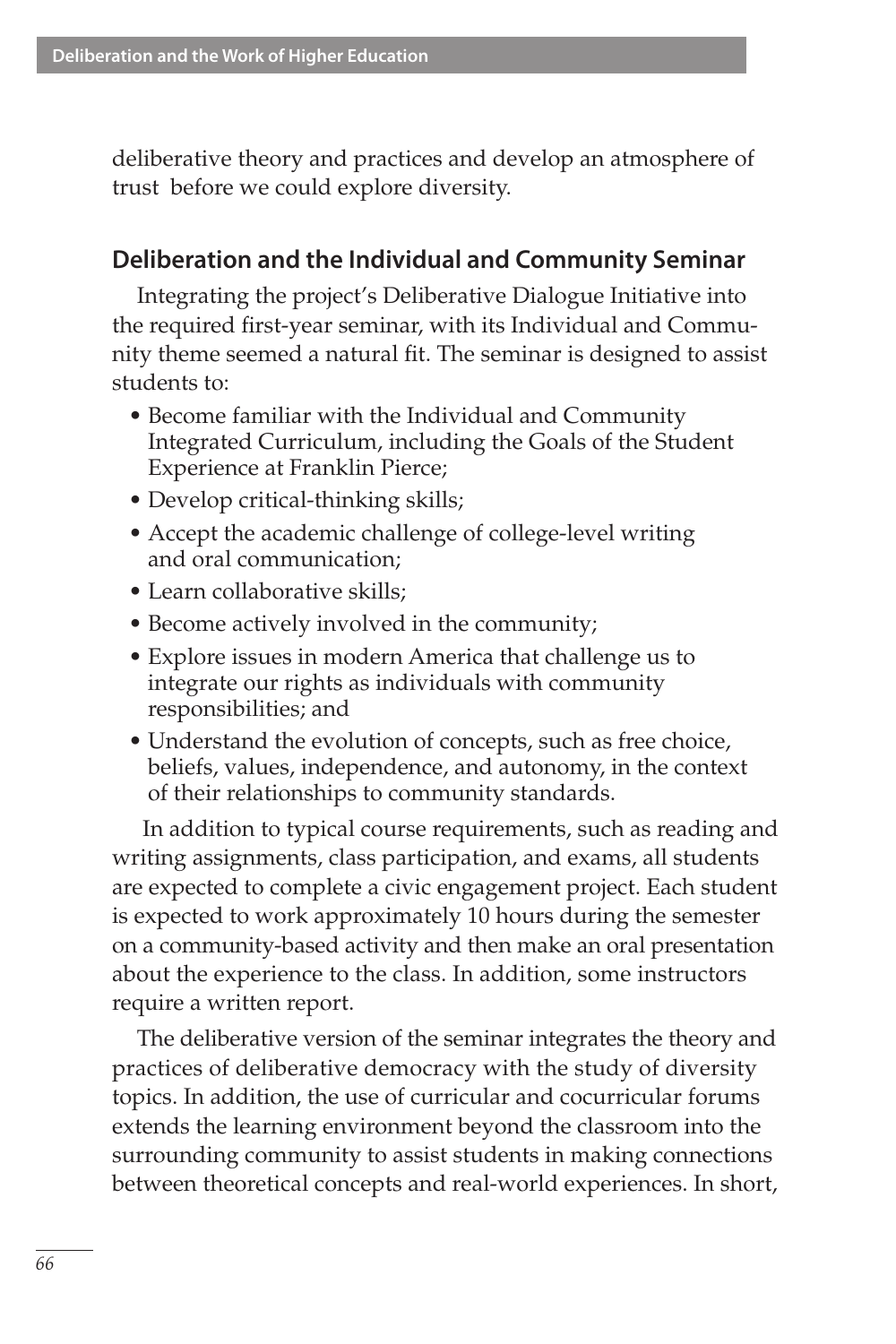the goal was, and remains, to have students engage in experiential civic education focused on diversity.

Today, the deliberative version is used in approximately one third of the 30 or so of the first-year seminar sections taught each fall. In most cases, the faculty teaching the deliberative dialogue sections have attended at least one of the NIF workshops led by the center, at which faculty are introduced to deliberative theory and practices. Those who integrate the Deliberative Forums Initiative into the first-year seminar do so to different degrees. Some simply use the classroom ground rules for deliberation developed by faculty associated with the project. (See accompanying box.)

# **Ground Rules for Classroom Deliberations**

This is a dialogue, not a debate.

Everyone is encouraged to participate. No one person or group should dominate.

Treat all participants as equals.

Listen to each other with empathy. Disagree respectfully.

Listening is as important as speaking.

Examine your own assumptions as well as the assumptions of others.

Explore the advantages and disadvantages of each position.

Speak from direct experience, not hearsay.

Our goal is to move toward greater mutual understanding of the issue.

Try to imagine what others who are not present might say.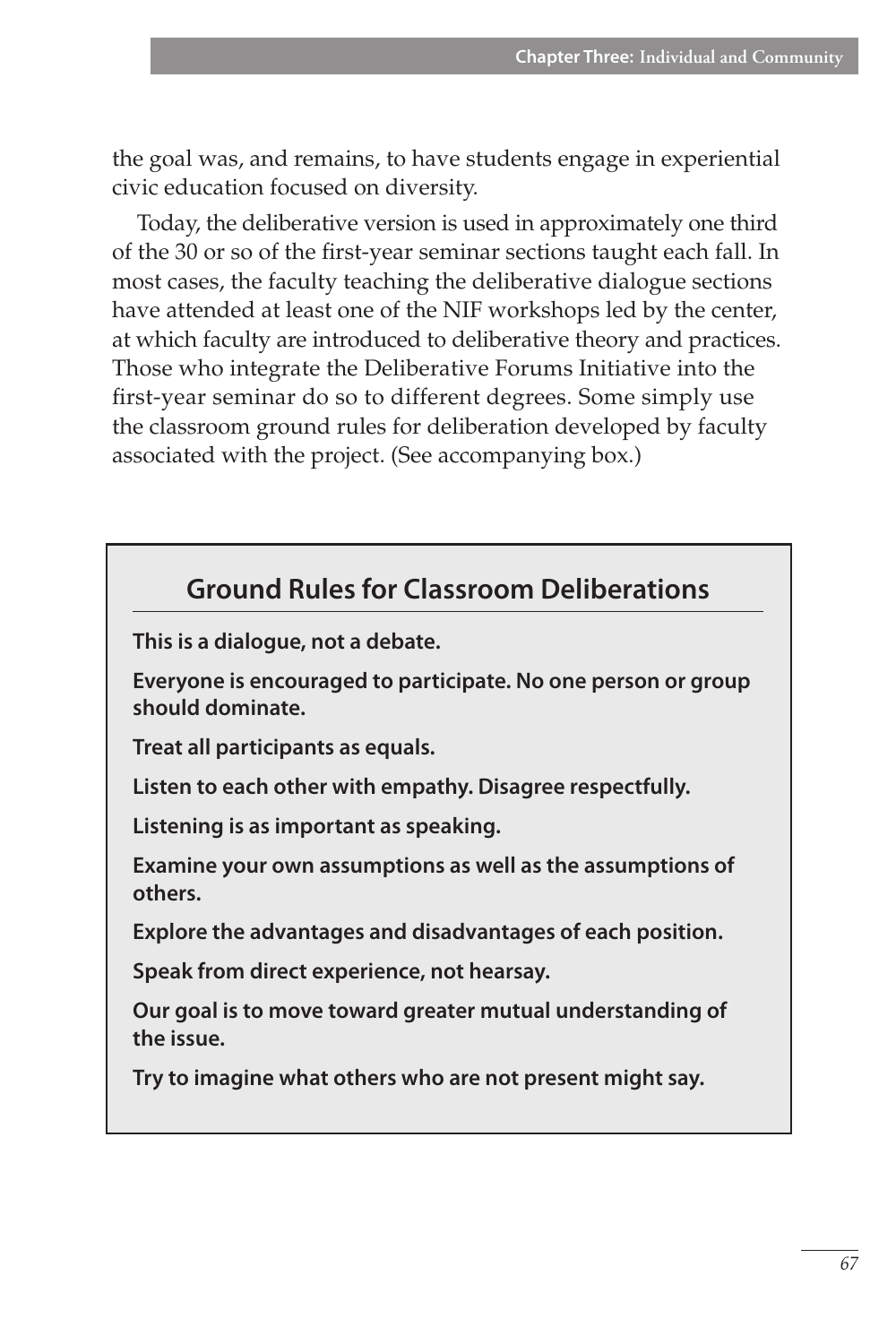Other instructors ask their students to participate in one or more forums during the semester. The forums are intended to assist students in developing two key skills: expressing themselves clearly and listening attentively (which is measured by the ability to state the viewpoints and perspectives of other speakers). Deliberation also makes explicit the ethical nature of the issues under consideration. Through participating in forums, students acquire an appreciation for diversity and a more sophisticated understanding of the complexity of the problem being addressed.

A handful of faculty incorporate a fully integrated approach, which includes assigning course readings that explore diversity, using the classroom ground rules for deliberation during class discussions, and asking students to participate in several forums, both in and out of the classroom. In some courses, students learn how to moderate forums or develop their own discussion briefs. Some faculty develop a single civic engagement project for the entire class, such as teaching students how to moderate forums or creating a discussion guide. In other sections, each student works individually on a community service project. The group project further develops students' ability to work collaboratively and it provides them with a common experience to reflect on. The array of interpretations that can arise out of a seemingly common experience is a surprise to many students. They begin to see that each one is based on a particular set of assumptions and experiences, that these are different for different people, and that finding common ground requires analysis and communication. Obviously, the more diverse the group, the richer the experience will be.

## Assessing and Modifying the Diversity and Community Project

I need to take a step backward now and explain why, in our original conceptualization of the project, the forums did not always work according to our expectations. Initially, the forums were integrated into course requirements but never scheduled during class time. Instead, they were held at various times and locations across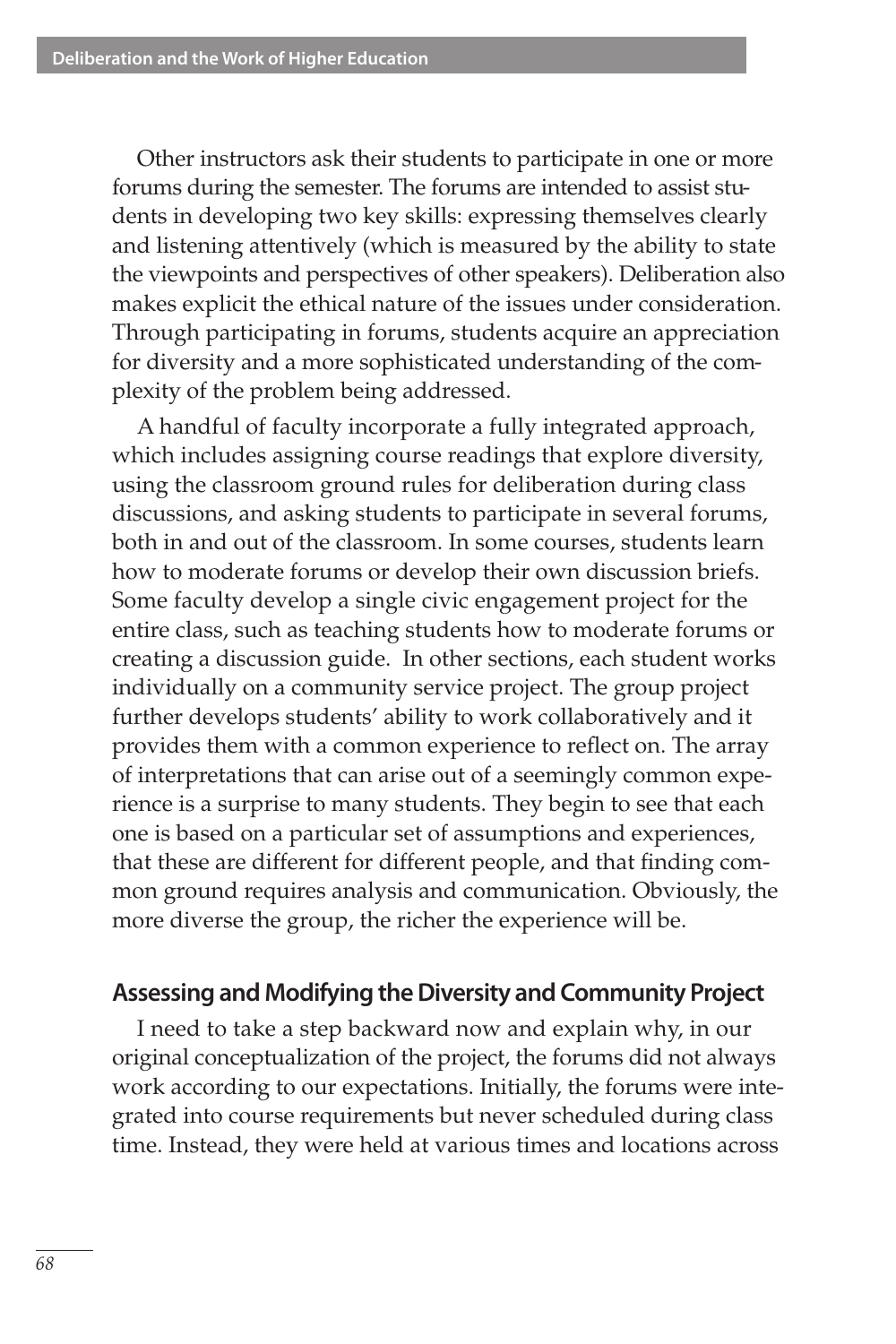the campus and open to the entire university community. Students from each class were directed to various forum locations so they would not be with their classmates. In this way, the students presumably would engage in dialogue with other members of the campus community and thus would gain a wider range of perspectives which they could share with each other when they were back together in the classroom. Sometimes there were as many as 50 participants in a single forum, ranging from first-year students to seniors. In the planning stages, this all seemed to be very well thought out. However, throughout the past six years, I have regularly had cause to reflect on a question once posed by a colleague: "This all sounds fine at 30,000 feet. What does it look like on the ground?" And the answer turned out to be, "Unpredictable!" The forum experience was—too often—intimidating and silencing for the first-year students.

Each year, during our annual retreat, the center's faculty reviews the past year and makes modifications based on what we've learned. We realized that the complex skills we were aiming to develop in students simply required more time and practice than initially anticipated. We learned that we needed to explicitly identify the differences between the skills necessary for deliberation and the content we hoped to introduce about diversity, and to be sure both were being properly taught and accurately evaluated. We learned that we sometimes were placing students in situations they weren't prepared for. We learned that we needed to create and maintain an atmosphere of security to facilitate the risk taking necessary for students to develop new skills. We learned that if we were to gain and maintain faculty and administrative support, we had to be clear about the goals and expectations of the deliberative journey of the first-year seminar. We came to see that if a group of first-year students was learning how to deliberate, the quality of critical thinking and communicative skill was going to reflect just that. It takes time and practice to develop the ability to listen attentively, process what has just been heard, and respond in a thoughtful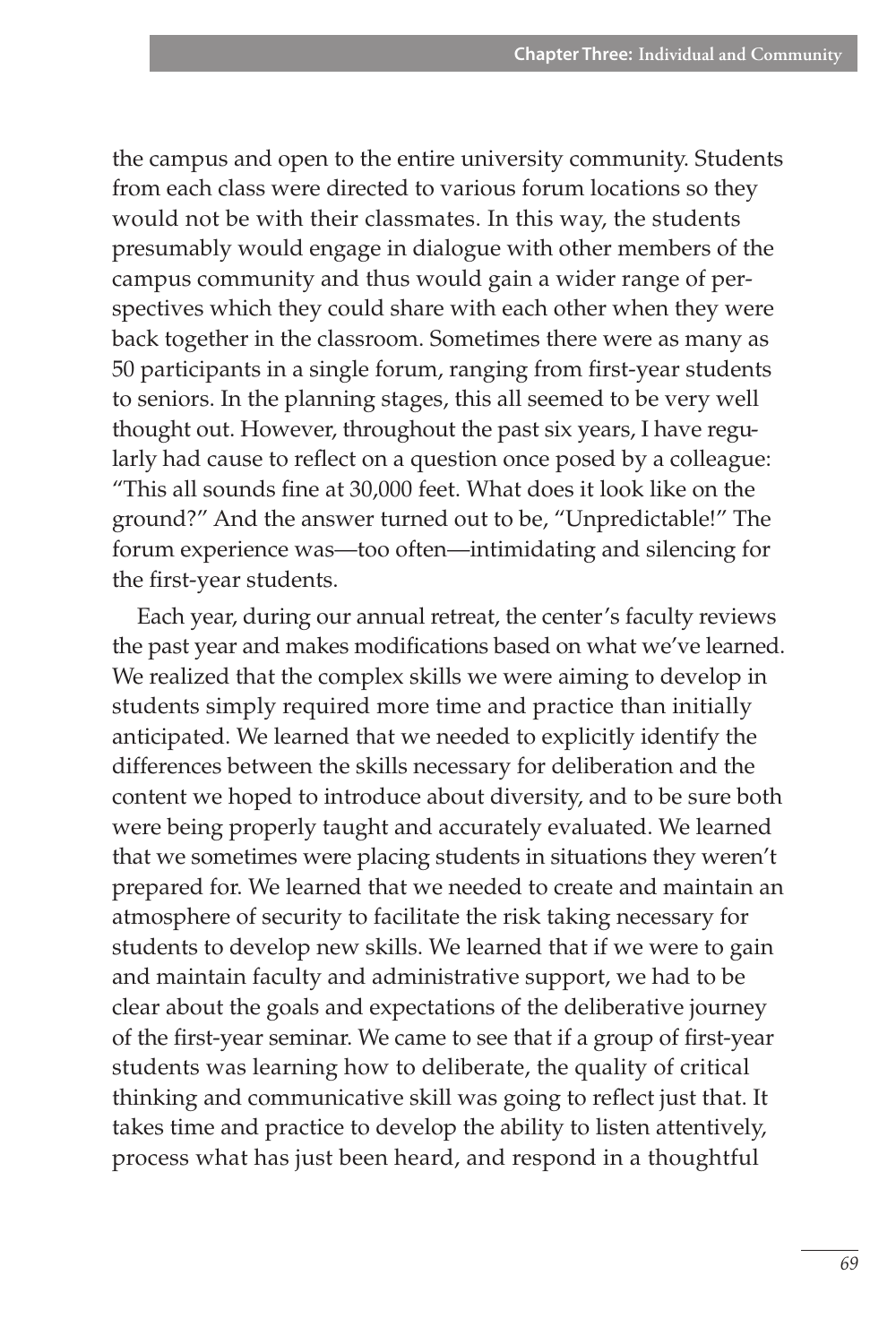manner. In other words, we needed to teach skills as well as content, not simply provide course content about diversity and then expect the students to be able to engage in open and thoughtful deliberation.

The rough spots were most obvious at the campuswide forums. Many students found these forums to be positive learning experiences, whether or not they actually spoke. Some first-year students always felt comfortable about speaking up in this venue; upper-class students regularly participated. Feedback from reflection papers and anonymous postforum questionnaires indicated that the firstyear students were being exposed to new perspectives regarding diversity. Some indicated surprise that other students their own age had had so many different experiences and different opinions. There was general agreement that holding public discussions was beneficial because it got everyone thinking about important issues. All this was on the positive side. However, too often, too many would sit quietly and listen to the handful of the more outgoingor courageous-voices, who ended up dominating the forums. We were exposing our students to new ideas, but it was not at all clear that those who did not already feel comfortable with speaking in a group setting were learning how to do so as a result of their deliberative experiences.

During our first few years, some faculty and administrators were fairly critical of the quality of students' contributions in terms of both content and manner of expression. The harshest comment I heard came from a faculty member who stated, "It's just a bunch of kids sharing what they don't know with each other." One forum visitor recommended that we simply replace the forums with small interactive workgroups to ensure content was mastered, completely dismissing the value of any public dialogue. And so we learned it was important to be clear about the dual, but closely integrated, goals of (1) teaching students how to deliberate with each other about (2) potentially divisive issues related to diversity. We were not simply attempting to convey information to them but to engage them in an experiential way. We believed that deliberation, in and of itself, is the practice of diversity, because it is based on the assumption that the only effective way of address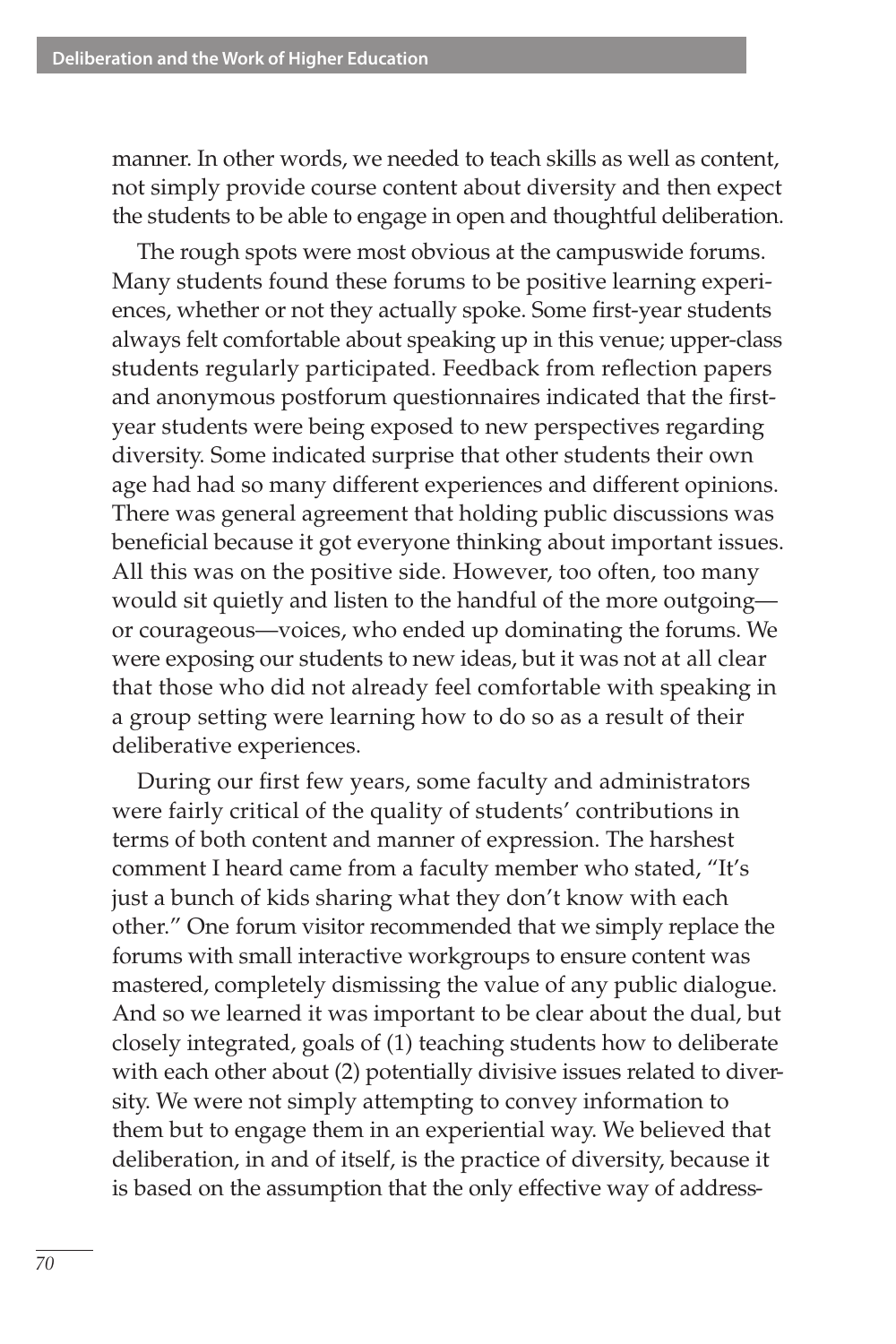ing persistent and difficult ethical issues is to communicate effectively across differences. Therefore, we did not want to divorce practice from content.

But even as these doubts and concerns were being voiced, it seemed that in an amazingly brief time everyone on campus had heard about deliberative dialogue, and many were familiar with what had been discussed in the forums, even if they weren't present. During a student/faculty softball game, when someone quipped that we needed to deliberate about a controversial call, it was clear that the Diversity and Community Project was becoming part of our campus culture.<sup>4</sup>

#### **Developing Forums for Peer Groups**

Our students helped us reorganize our program. During the classroom debriefing sessions after a forum, students often asked if we could hold class forums rather than participate in the campuswide series. It was becoming increasingly obvious that separating students from their peer groups for the campus forums and expecting them to speak publicly about potentially divisive issues with a group of people they didn't know, was profoundly discomforting, if not downright terrifying for them. This may seem like an exaggeration, but I believe I am not overstating the intensity of the feelings expressed by some of my students.

Possibly their sometimes-extreme discomfort was partially fueled by the transition from being seniors in high schools to being the newcomers on campus. As first-year students, they were anxious to fit in and make new friends. Terms like clean slates and fresh start were regularly used in the essays on their college goals,

<sup>&</sup>lt;sup>4</sup> This indeed has happened. We have attempted to have deliberative sessions during our faculty meetings. Although we have not yet done this in a systematic and consistent way, we are still working on it! Deliberation has been used to address a range of issues by both faculty and students over the years, including administrative challenges like core curriculum review and prioritization, and issues related to academic and campus culture.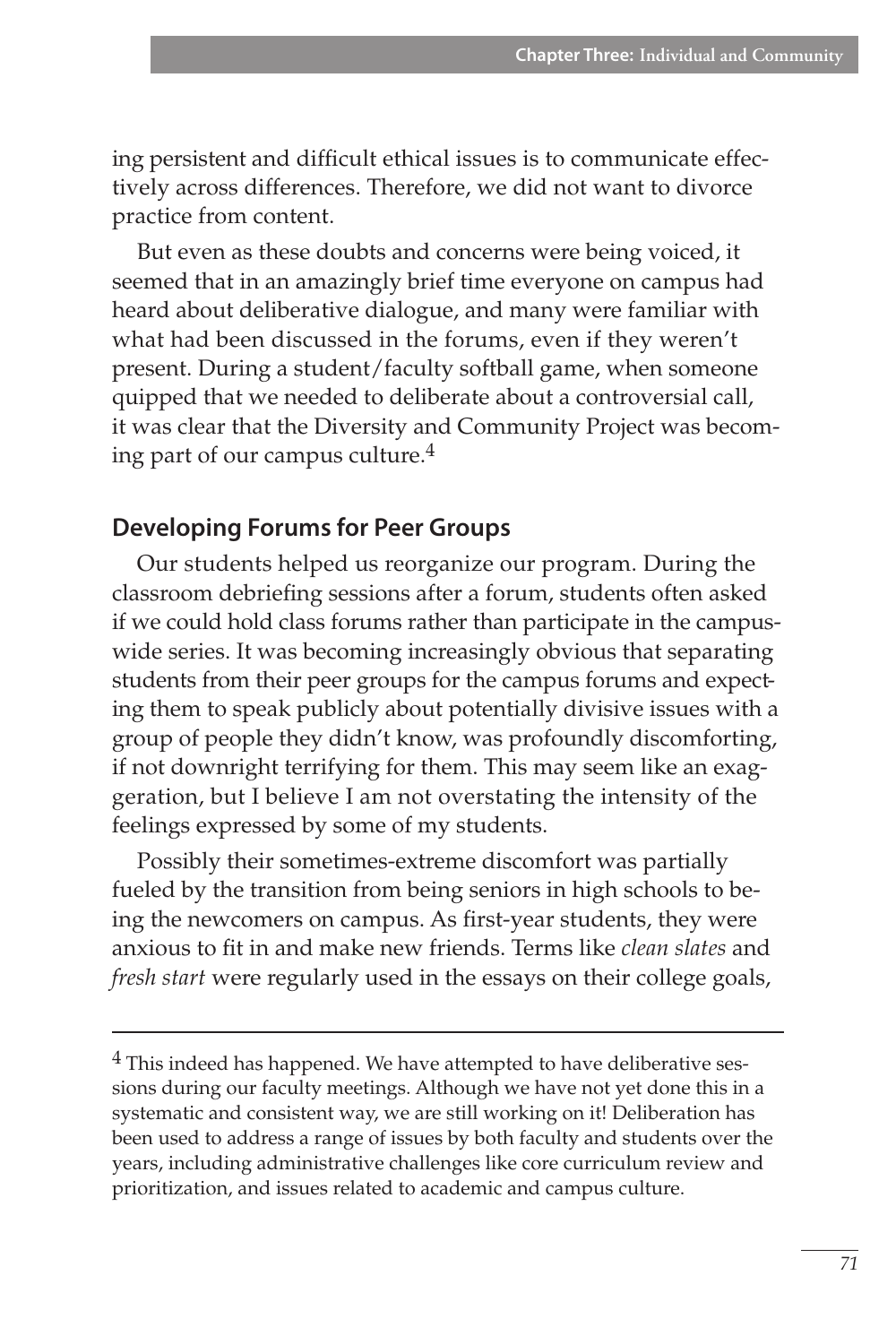which they all wrote at the beginning of the semester; they were focused on not making "mistakes," either socially or academically. So, while teaching citizenship skills and diversity content were priorities for us, for many students the first priority was to find a place for themselves in a new social structure, and they weren't about to blow it by saying what might not be well received in a public setting in front of people they had just met.

The students worried about potential teasing afterwards if they didn't express themselves skillfully or voiced a perspective that wasn't generally accepted by the other participants. In an essay reflecting on a forum experience, one student wrote, "I would rather talk in front of judges and teachers any day than be in front of my peers. Speaking in front of students my own age and even younger makes me nervous because I feel like they are judging me." Another student summarized her reluctance in this way, "After you finish teaching, you go home. I live here." Others indicated a reluctance to say anything for fear of hurting someone else's feelings unintentionally; one student said, "Whenever it's about race, I'm afraid to say anything."

In response to the repeated requests from my students, I began holding forums during class time. These were comoderated by the group's peer leader (assigned during orientation weekend at the beginning of the school year, when the peer group is formed) and me.<sup>5</sup> Just as someone learning to ride a bike seeks out a quiet road rather than a busy street, so students who are learning and practicing new deliberative skills often prefer an environment that feels stable and secure—which for many means being with a small group of people who already know and accept them. Students are familiar with their peer group, and hopefully they trust their peer leader and know what to expect from me. Some of my colleagues may view this as "hand-holding" or, worse, lowering academic

<sup>&</sup>lt;sup>5</sup> I have been very fortunate that most of my peer leaders have also been Civic Scholars. However, we do not have enough peer leaders who are also Civic Scholars for the number of faculty using the deliberative versions of the Individual and Community Seminar.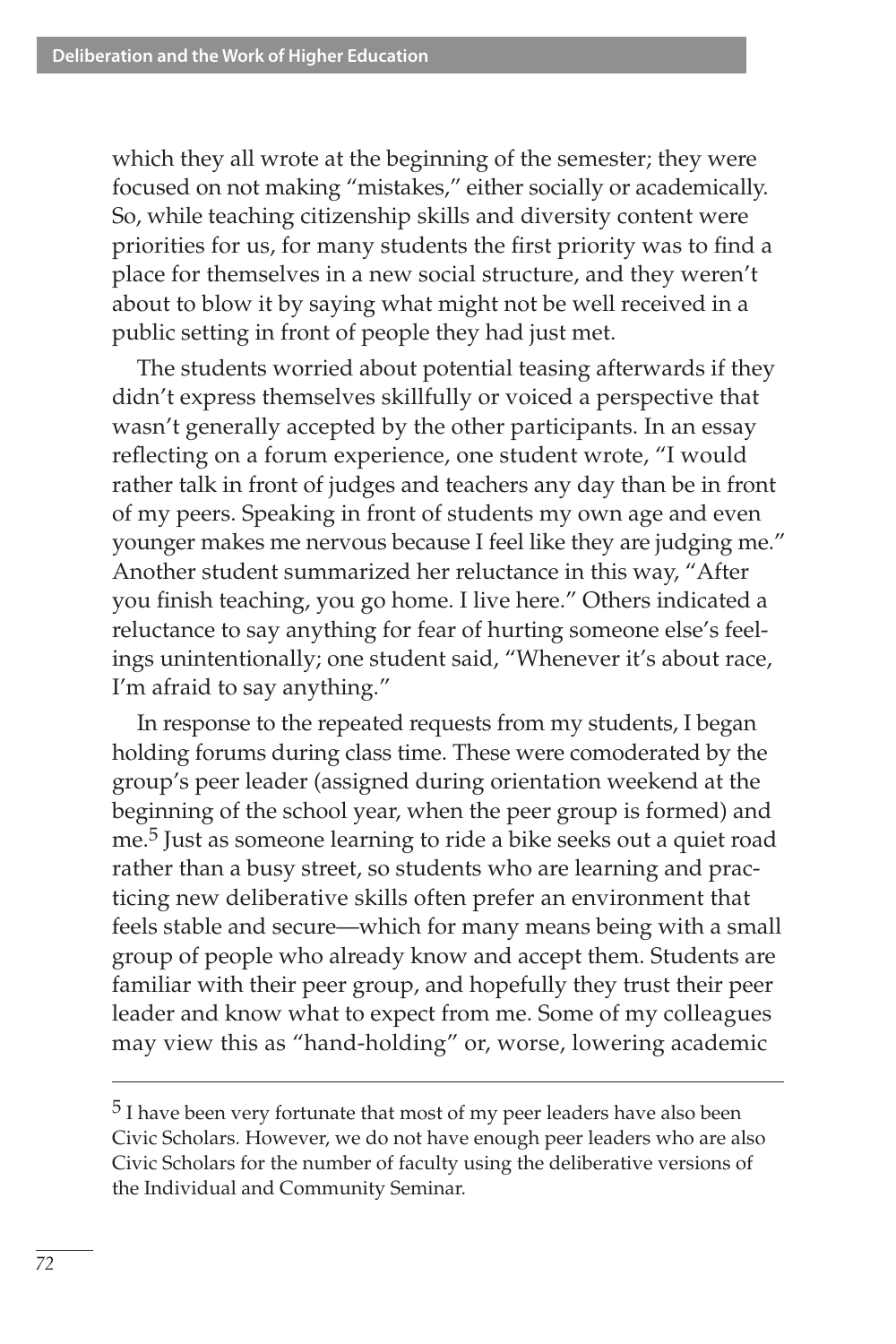expectations. However, what I am describing here is neither therapeutic nor remedial, but simply meeting students where they are to create the conditions necessary for them to excel academically.

During class discussions, we sit in a circle so each person can see the face of everyone else in the room. Although this may seem like an insignificant detail, I have always been struck by how it ensures that the quality and tone of the conversation remains respectful, even if there is strong disagreement. Since my seminar meets twice a week and each session is 75 minutes long, I set aside two class meetings for the forum to allow plenty of time for the story telling, which is a particularly important part of the deliberative experience for first-year students. Then we spend a third class meeting debriefing, being sure to cover both process and content. Depending on how the class has progressed in learning the practices of deliberation, about one half to two thirds of the way into the semester, I will ask students to participate in a campus forum, presenting it as a challenge for which they are well prepared. The focus on teaching deliberative skills in an environment that builds confidence has resulted in both higher participation rates and more thoughtful deliberations in the public forums.

In retrospect, all this seems amazingly obvious, but it took us some time to learn that breaking up peer groups was not the most effective way to teach first-year students how to develop deliberative and critical thinking skills and to cultivate the habit of public deliberation. Today, the students remain in their own peer group for the first forum-that is, they have their own forum on the chosen topic in their own classroom. The group is then split in half for the second and any subsequent forums they participate in outside of class. We also make a great effort to limit the forum size to 18 to 20 participants, the same number of students in a typical peer group. Half of the participants in a forum will come from one peer group, ensuring plenty of familiar faces. In addition, the familiar size of the group will encourage repeated participation by everyone present, thereby reducing the intimidation factor caused by a large group of unfamiliar participants. The other 50 percent of forum participants may be from another section of the first-year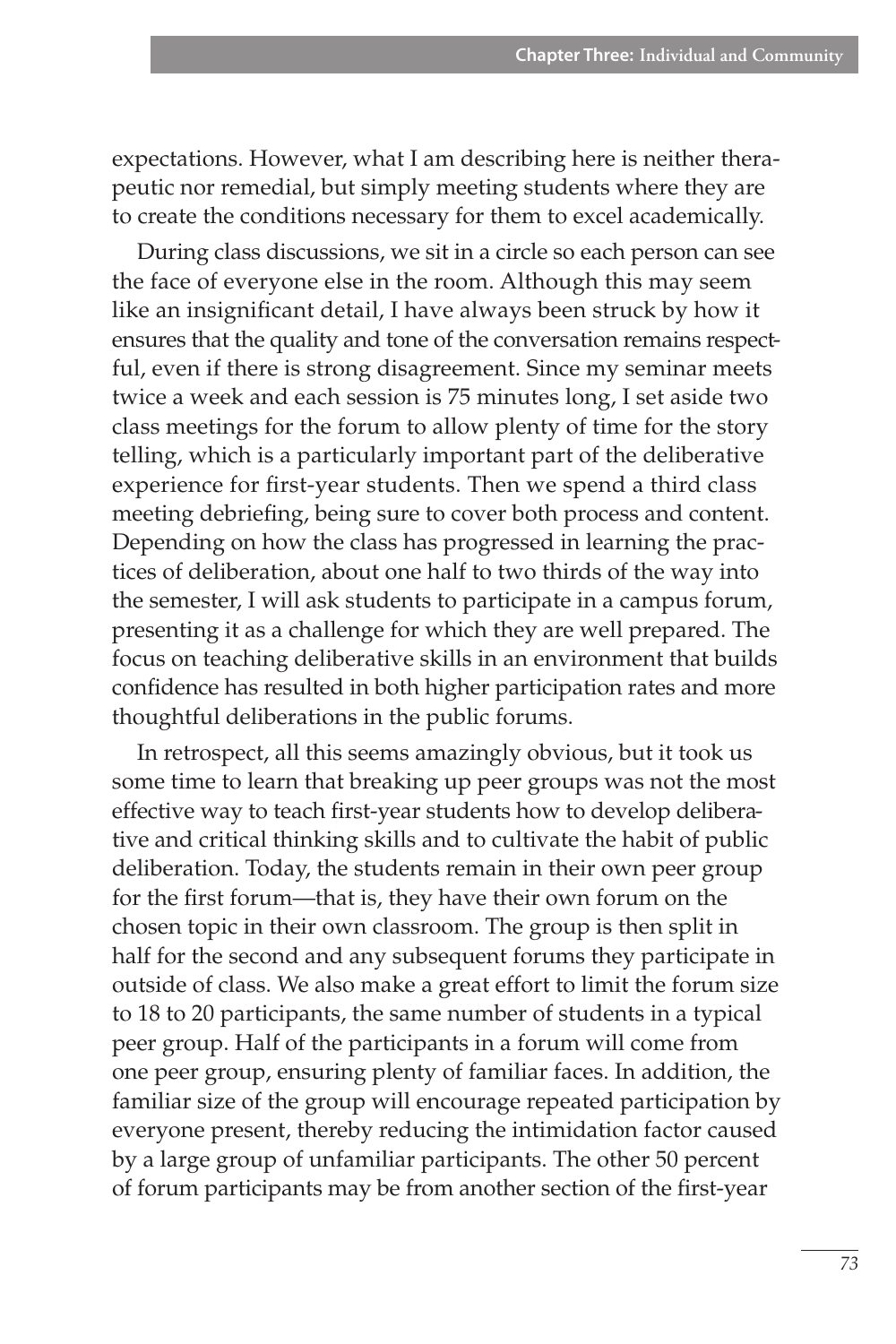seminar a course offered by a major or minor program (most typically, American studies, criminal justice, English, history, mass communication, philosophy, sociology, or women's studies), or the general campus population.<sup>6</sup>

#### **Preparing to Deliberate**

As we were restructuring the Diversity and Community Project, we were also adjusting the way deliberative practices were integrated into the course. Initially, we had put a tremendous amount of energy into developing good moderators in the belief that this would result in good deliberations. But, we discovered that although a forum might have a successful outcome in terms of increased understanding of the topic, this wasn't our only goal. Remember, we were trying to teach students how to communicate across differences and be active participants and leaders in their communities. Clearly, achieving this was going to require much more than simply asking them to attend a forum. And so we began to consider how we could develop a set of practices designed specifically for teaching the theory and practices of deliberative democracy to first-year students.

I began to spend more time in class identifying and practicing the skills needed for deliberation, and asking students to look at how it differed from discussion and debate. My intention was not to promote one over another, but to get students to begin thinking about different modes of communication, and how one might use a particular style depending on the situation. To use a rudimentary comparison, just as some projects require a hammer and others a screwdriver, there are times when debate may be the best choice while at other times deliberation may be needed. To develop more awareness about these different modes, we now spend one class

 $6$  Careful coordination is required between the Center for Civic Life and the faculty using the Deliberative Dialogue Initiative to ensure that we have sufficient locations and moderating teams lined up and that students are directed to the correct location for their peer group.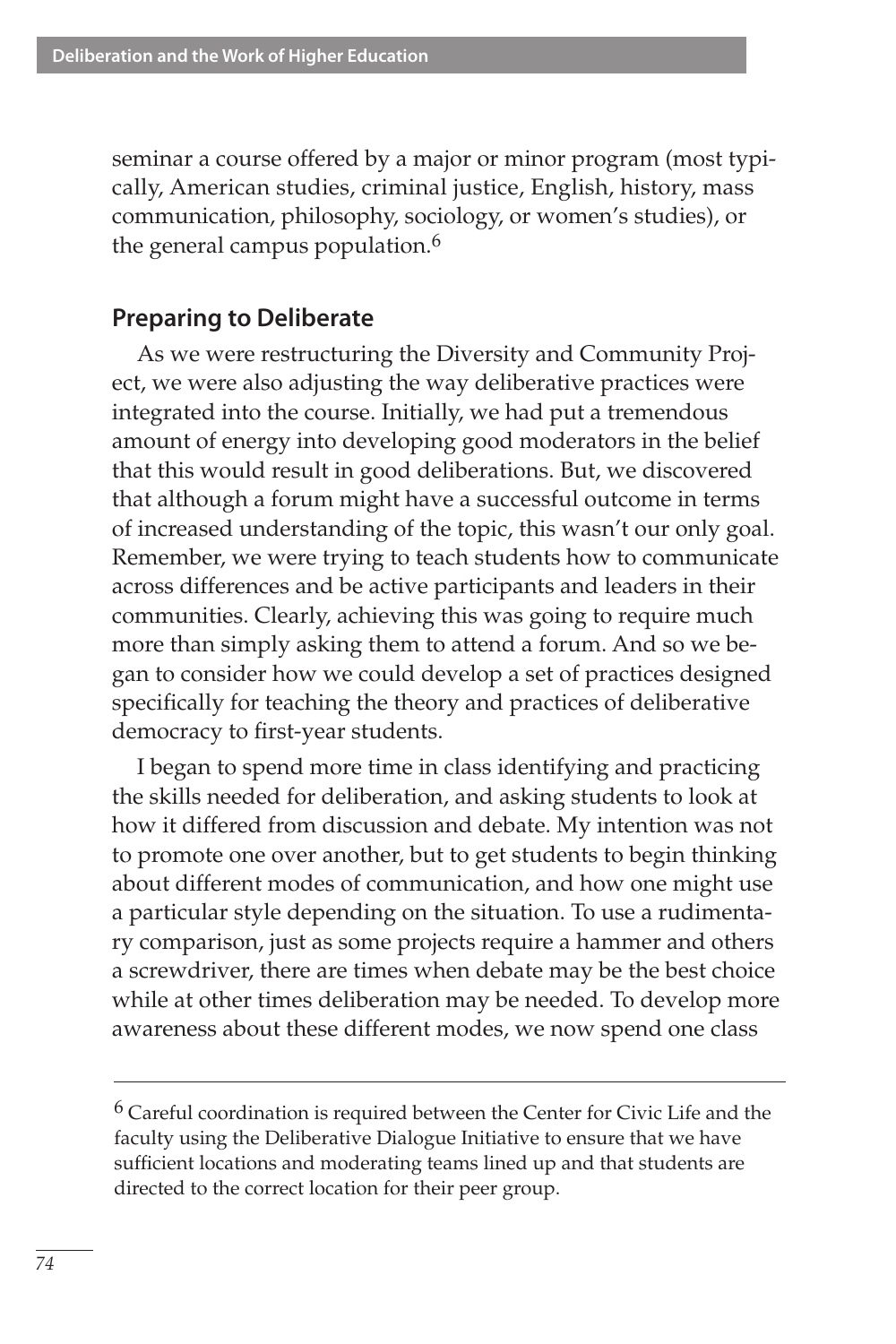session on an exercise adapted from NIF moderator training. Pairs of students are recruited to discuss, debate, or deliberate about the same question. Between each role-play, the entire group reflects on the differences in body language, tone of voice, and the style and content of each exchange, and how that affects the relationship between the two people and the outcome.

I also ask students to keep a log that lists all the different styles of communication each utilizes during the course of one day and to note how these shifted depending on the context. When students report back on their observations, the whole class explores the various situations they encountered. During this reflection period, we consider questions such as:

- When did you feel comfortable expressing your ideas and opinions?
- When did you feel constrained?
- What was the relationship between content and style of communication?
- · Did whom you were speaking with influence what you said and how you said it?
- What were the differences between content and style depending on the context (the dorm, the classroom, a student club meeting)?

Not only have these experiences provided a foundation for understanding the theory and practices of deliberative democracy, they have led into an examination of more abstract concepts such as power relationships and the conditions necessary to exercise the right of free speech. All of this is solidly grounded in the students' own personal experiences, not only in the classroom but everywhere on campus.

During class discussions, sometimes I asked students to "say back" what the previous speaker had said before making the next contribution. To do this successfully requires comprehension, interpretation, and integration into the next comment in fairly rapid succession, so initially the pace of the discussion slows down. The content, however, immediately becomes more substantial, especially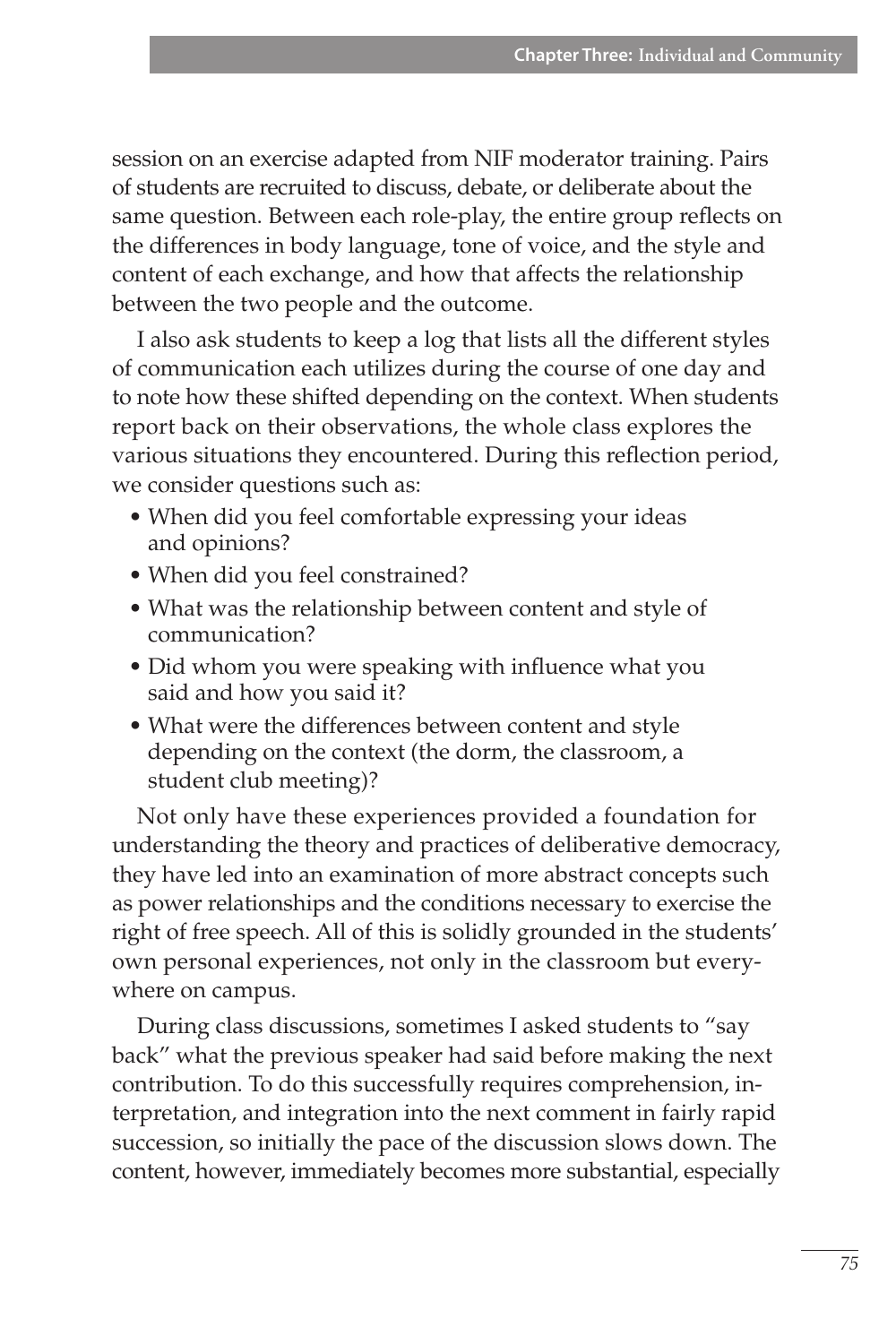with regard to relevancy and more in-depth commentary. At other times, each person is asked to explicitly integrate some aspect of what had been said by the previous speaker into the following contribution to the discussion. (The goal is to confirm that the current speaker heard and understood the previous comment, not to foster consensus or agreement.) Both exercises demand attentive listening, a skill that is not emphasized enough in education, or in our culture overall. As one colleague pointed out during one of the center's retreats, "Listening should be recognized as one of the liberal arts." These exercises foster the consideration of other perspectives, sharpen critical thinking, and assist in the development of the skills needed for thoughtful public deliberations.

# **Introducing Diversity**

So far, I have concentrated on the practices and conditions that foster and support deliberation. What about diversity, the topic we want to explore through deliberation? Depending on their particular disciplinary expertise, faculty members who are teaching the seminar address the theme of Individual and Community-and diversity-in different ways. For example, diversity may be explored through socioeconomic class, gender, sexuality, race, ethnicity, religion, as well as on local, regional, national, and global scales. There is also a fair amount of faculty choice in selecting readings and developing writing and other course assignments, including the civic engagement projects.

Early in the semester in my classes, when students are still getting to know each other and me, I have found it productive to introduce the exploration of diversity with a forum on a subject that the group doesn't perceive as divisive. Although my choice may seem counterintuitive, one topic that I have used successfully is the NIF discussion guide Violent Kids: Can We Change the Trend? During the class forum, we explore how violence affects middleand secondary-school children, a focus that chronologically has the advantage of being one step removed from the students' current peer group and environment, yet is filled with familiar reference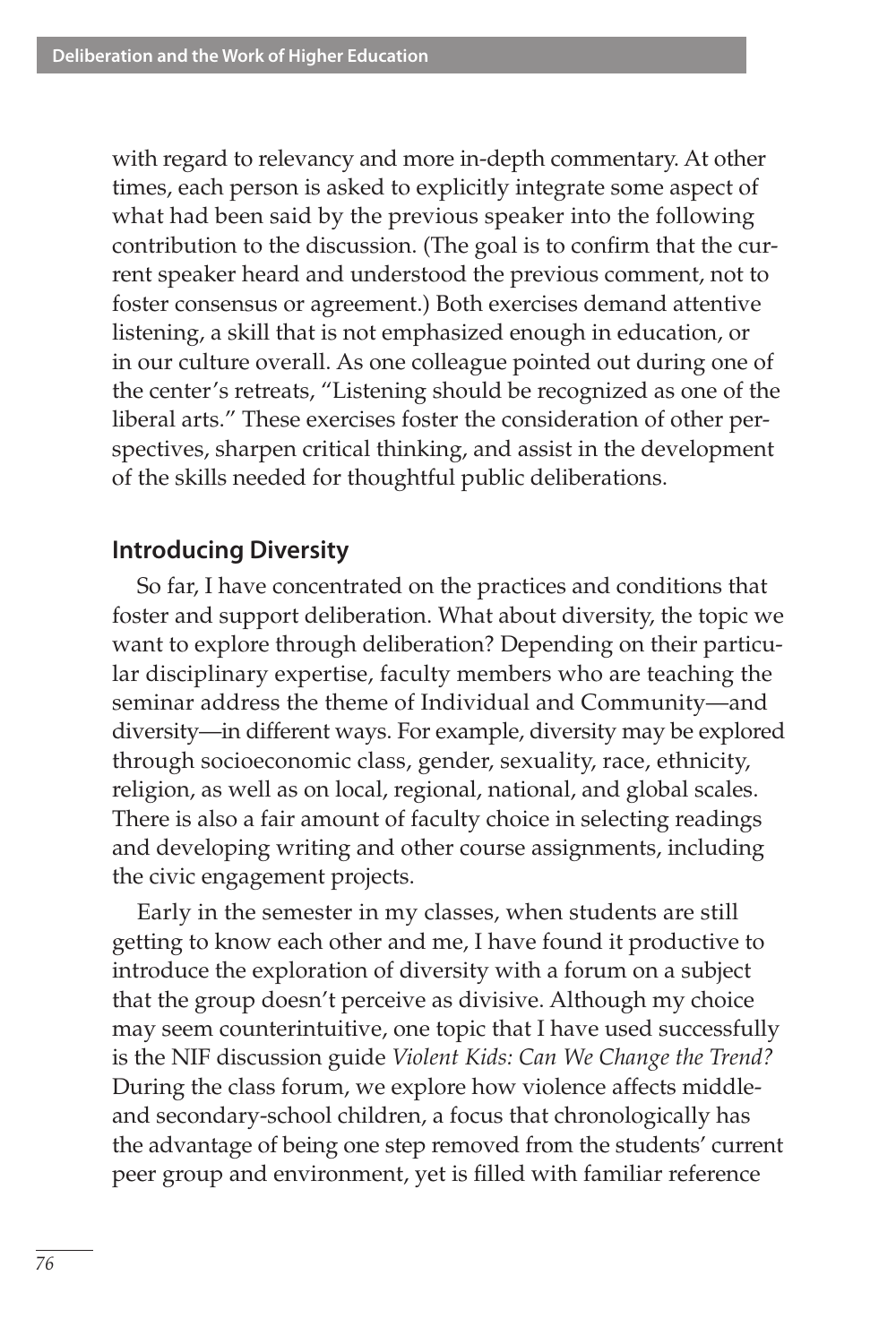points. Another topic that has worked well, because everyone in the room has just engaged in a sustained exploration of this very issue, is What Kind of Education Do We Need After High School? The diversity connection becomes apparent as we examine the effects that socioeconomic class have on how one defines the issues-athand and how the resources of individual families and communities affect options for addressing the problem.

Not only is our campus population predominantly white, as I noted earlier, but most students have grown up in the Northeastin New England, New York, and New Jersey. Many are the first generation in their families to attend a four-year liberal arts college. In spite of this apparent homogeneity, there are significant differences among them because of their different hometown environments (rural/suburban/urban) and their different socioeconomic classes. They tend to attribute educational and financial success-or failuresolely to individual effort, with little awareness of the impact that larger social structures, group membership, or even their family's socioeconomic status may have had on their lives. So, this is where we begin, with the diversity that already exists in the room. Only after students have acquired some skill and comfort with their deliberative practices, and with each other and me, do we move on to additional diversity issues that may be outside of their direct experiences. Course readings, primarily autobiographical, bring additional perspectives into the classroom. Texts like Revere Beach Elegy by Roland Merullo, Honky by Dalton Conley, and essays from Beyond the Whiteness of Whiteness by Jane Lazarre act as a bridge between more familiar personal experiences and new perspectives. White Privilege, edited by Paula Rothenberg, provides the historical and theoretical foundation. "The Possessive Investment in Whiteness," an analytical history of structural racism in the United States by George Lipsitz, frames the central question of my seminar: What are the effects of social, cultural, and economic structures on individuals? How do these assist or block individuals from realizing their personal goals? (Indeed, how do they influence the very definition of those goals?) The dream cherished by so many-that personal effort and will power can overcome any obstacle, and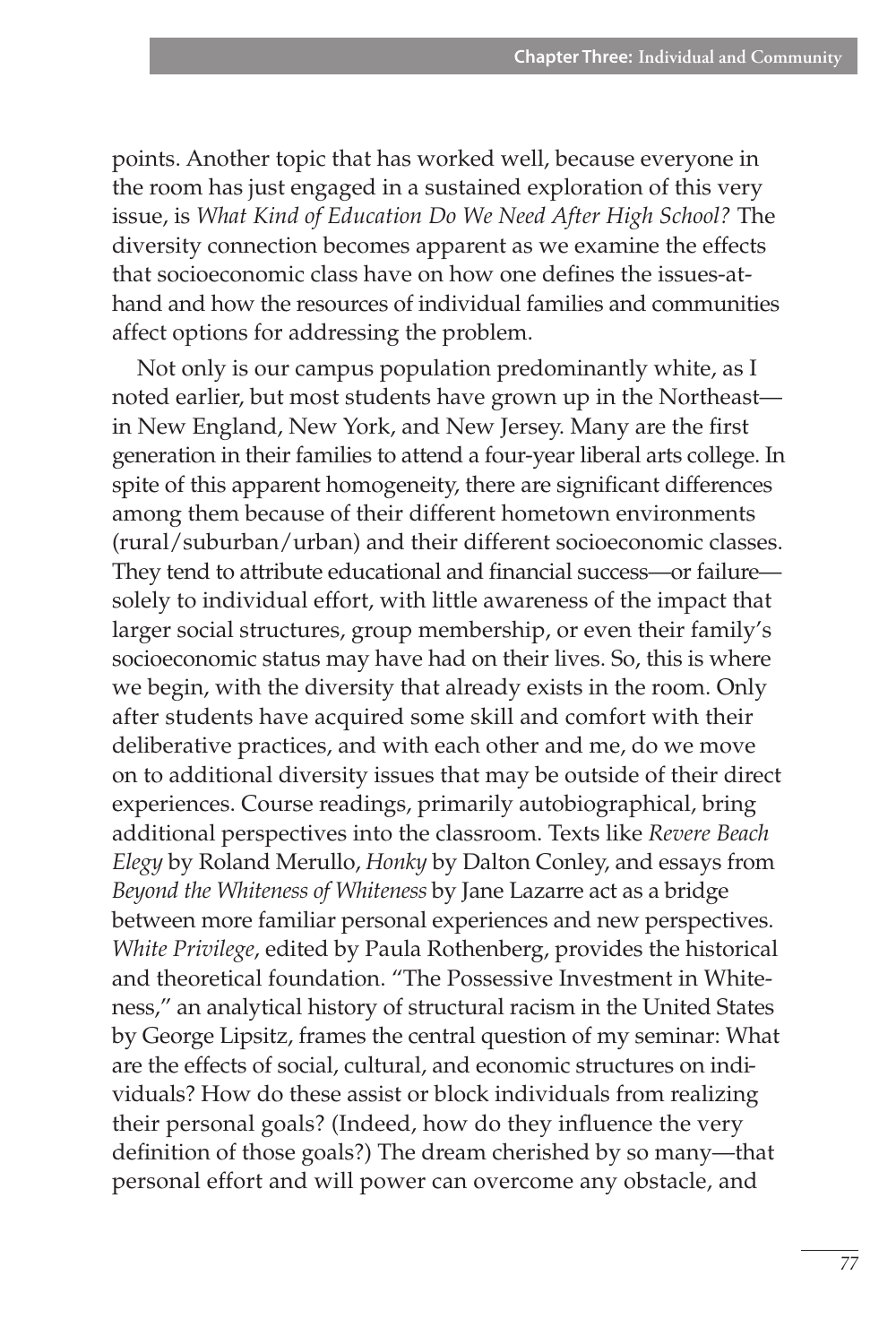that success is the result of an individual's effort-is challenged in the following passage from Lipsitz's article:

If we believe social life is the sum of individual actions, we define racism as an individual act of hostility. Systemic and collective behavior becomes invisible and past and present systems and actions that channel rewards and resources toward one group and away from another do not appear racist, yet these systems and actions reinforce racial identity and white privilege. They give "people from different races vastly different life chances" (Lipsitz 2004, 77).

This essay challenges students to consider within a public context an issue that many of them see as personal. This lies at the very heart of the Individual and Community theme. Many students are unaware of the ways racial discrimination is integrated into our social structures. Instead, they often perceive it as a problem caused only by individuals who are either hateful or who behave badly. Racism then becomes solely a problem of appropriate personal behavior. Through a combination of course readings and forums that ask them to consider an array of personal and public approaches to addressing racism, students begin to see the deep ties that bind the personal and the public realms.

Because deliberative experiences make students aware of significantly different life experiences among their peers (who seem similar to them on so many levels), they become more open to considering the impact of cultural, economic, and political structures on the lives of even the most motivated individuals. These insights can be extended to other areas of difference, including religion, socioeconomic class, gender, social orientation, and ethnicity. Once the students become more sensitive to the wide range of human experience that exists in even an apparently homogeneous group, they recognize the consequences that differing life experiences can have on individuals or groups. Even though they may not have personally experienced discrimination, or at least may not be aware that they have, because of the stories shared during the forums, they realize that it still exists. Instead of dismissing discrimination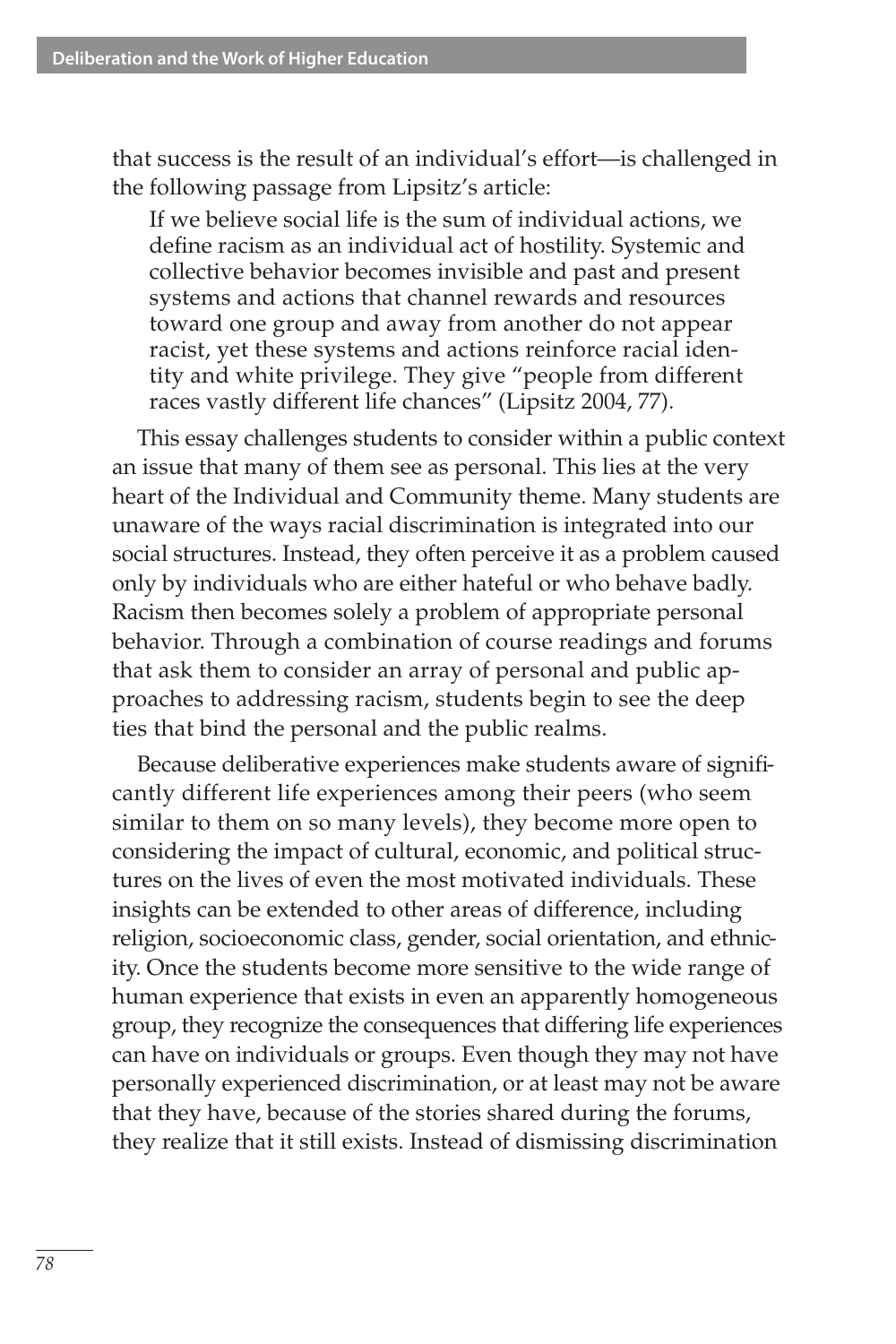and social inequity as "something that was taken care of in the 60s" or "a problem for your generation, not for ours," their engagement with these issues is more complex and dynamic. In this context, we consider questions like:

- What can be achieved by individual effort? What are the limits?
- Are there cultural, economic, and political structures that enhance an individual's likelihood of success?
- Can the same structures that provide some with advantages present obstacles for others?
- Can you identity the factors in your life that enhance or limit your options?
- What, if any, is your responsibility to others?

Although not all my colleagues would agree with me, I see important distinctions between civic education and partisanship. For example, when we hold a forum, we are not advocating for a particular outcome or simply seeking to promote tolerance. Instead, our intention is to create an environment in which individuals who may have fundamentally different values and priorities can engage with each other in a dialogue that results in everyone having greater respect and understanding for each other and a more comprehensive understanding of the issue. If we can achieve this during the deliberation, the outcome is bound to be just. Therefore, I believe it is my responsibility to create a deliberative environment that fosters the acquisition of knowledge and skills needed to make well-reasoned judgments about ethical issues, and not to advocate for particular outcomes.

I would add two related points. First, most of the forums conducted on our campus and in our classrooms do not result in actions; instead, students are asked to make judgments together about the best possible approaches for addressing the problem-at-hand. Second, in an academic environment, the development of knowledge and skills can be considered very respectable outcomes for a deliberative forum.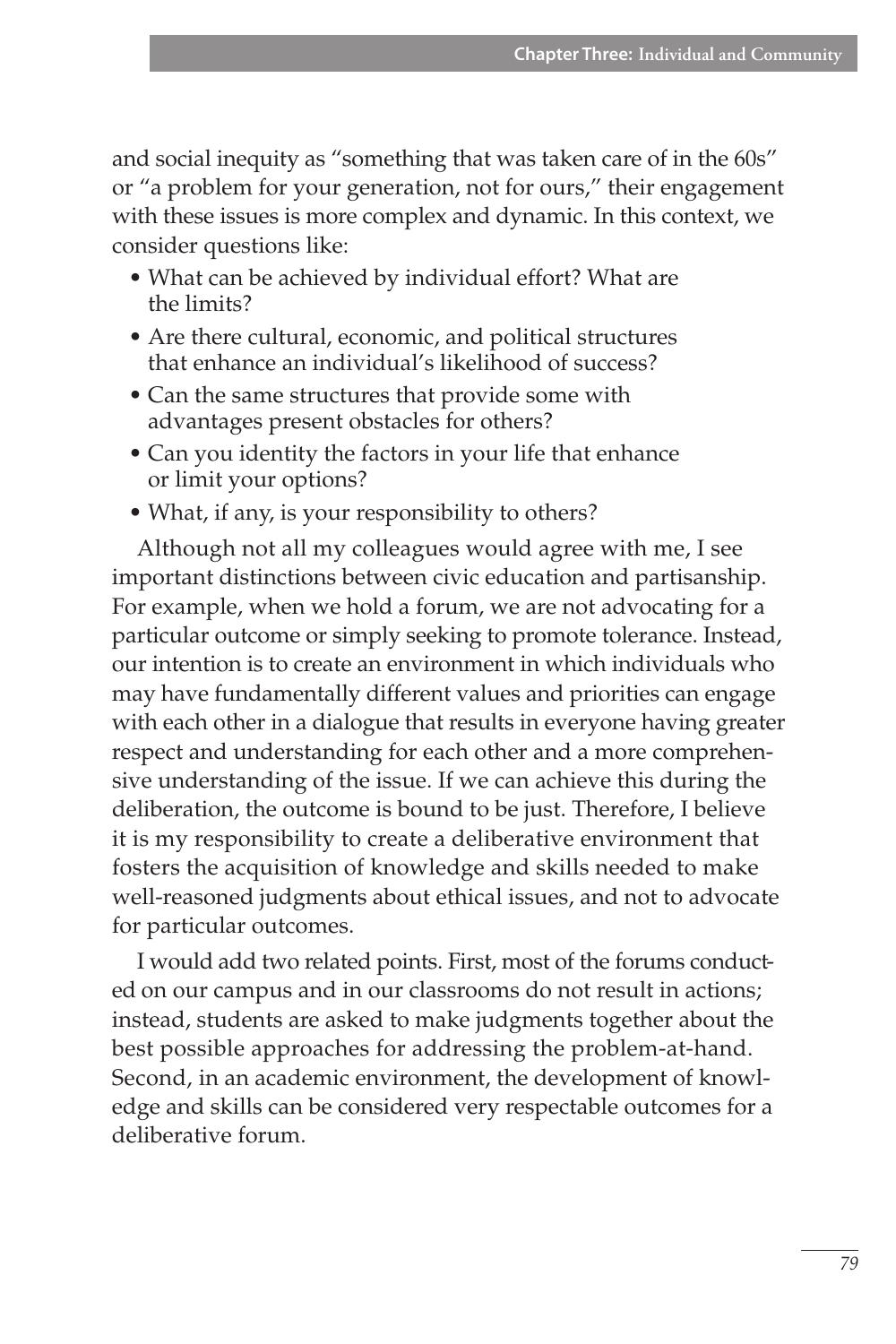#### The Civic Engagement Project: Engaging Diversity

Each fall, my class participates in a group civic engagement project (though any student who wishes to develop his or her individual project is encouraged to do so). These projects have provided students with valuable firsthand experiences regarding diversity. During the first several years, the seminar students held forums for seventh-graders and ninth-graders in Fitchburg, Massachusetts, using the Violent Kids discussion guide. Teams of three college students moderated forums for 16 or so younger students during an hour-and-a-half session. Each member of the team takes a turn at moderating.

Although Fitchburg is only 20 miles from our rural campus, it is quite different in its ethnic and economic diversity and its urban environment. Our college students work closely and collaboratively with these children. What up to that point was a fairly academic and abstract study of diversity topics now was suddenly embodied in the facial expressions, gestures, and voices of a very lively group of middle-school and high-school students. Convening and moderating these forums was quite demanding for the first-year students. Not only were they required to think critically, listen carefully, and facilitate a dialogue, but the energy level of the younger students was intense, and attention spans tended to be brief. The first time we visited the schools to hold forums, I feared I had gone too far—asked too much. I was wrong. Both sides loved the experience.

The college students learned that the younger students were able to propose actions for addressing problems beyond those presented in the discussion guide. For example, one Fitchburg group came up with the idea of having students keep a journal and setting aside a little time each day to express anger or frustration through writing and drawing rather than acting it out in classrooms and hallways. Another group proposed giving class credit for participating in clubs or other structured after-school activities. They believed this would help kids who have trouble with social skills or whose family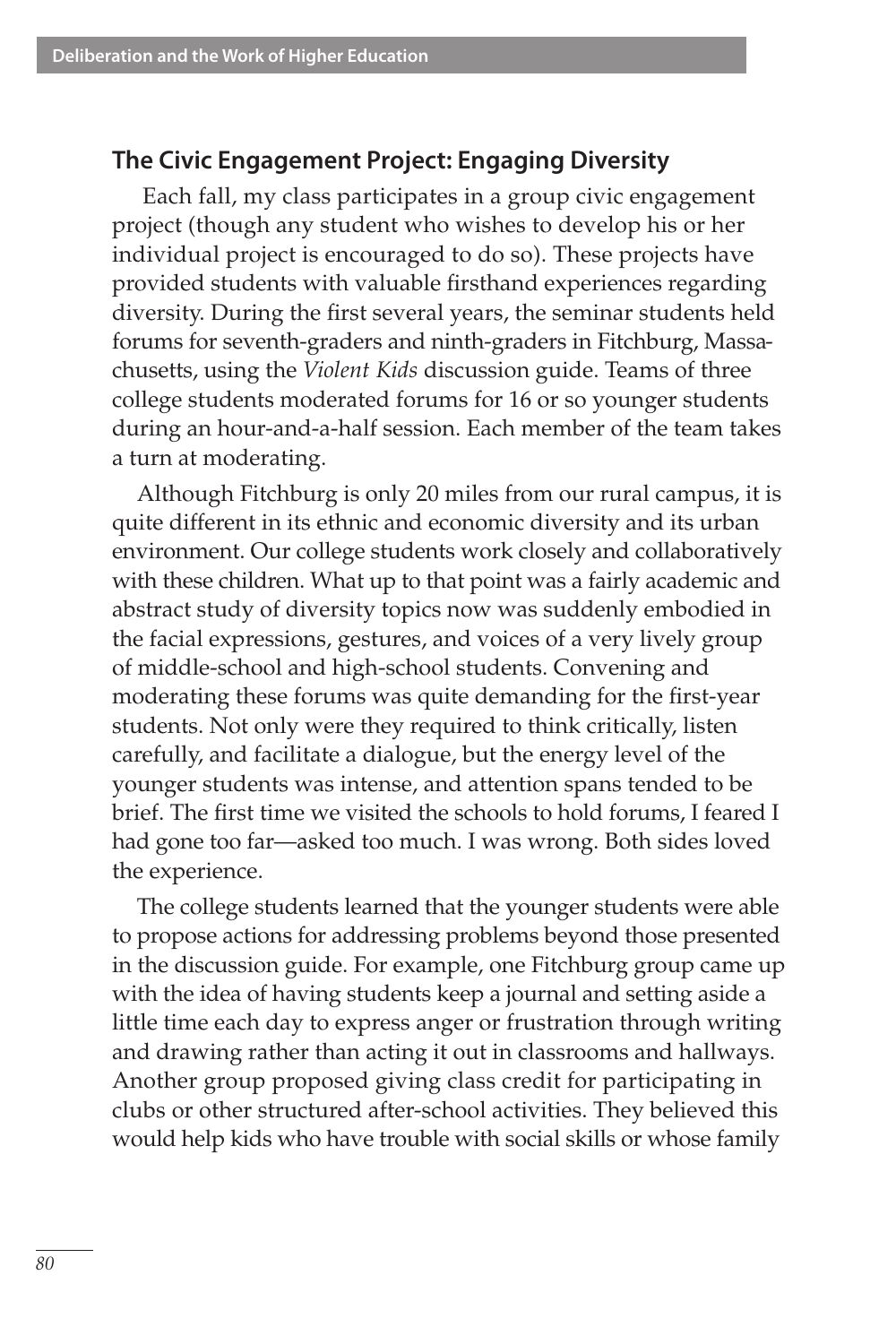or neighborhood environments are not safe. Since most of the college students had come from much more affluent socioeconomic environments, many of the stereotypes they had about so-called "inner-city" kids were shattered. They were deeply impressed by the resilience and irrepressible energy of these younger students and by their pragmatic solutions to difficult problems. And I discovered that learning could take place in a noisy and, at times, chaotic environment.

Seminar students have also moderated forums on immigration and the quality of public school education for high-school students in Peterborough, New Hampshire. Demographically speaking, this school district is more similar to the high-school environment of many of our college students. Although the actual age difference is only one or two years, the college students marvel at how "young" the high-school students are. This "maturity gap" highlights for them how much they have already learned in one short semester at college. That they are now back in a high-school classroom in a leadership capacity is something most had never imagined they would be able to do so soon in their lives, if ever, and is a great confidence builder.

Although the student moderators often are extremely nervous during the days leading up to the forums, they are exuberant about the experience on the ride back to campus. Here are some characteristic statements:

- Every time that I have had to make a presentation in front of a class, my face would turn red.... I feared that would happen again. But I was wrong. I will admit that I was nervous at first, but then as we got to the first choice, I began to relax. Then to my own surprise, I said something.... I learned that I do have the courage and ability to speak in front of people.
- After participating in this forum, I feel more confident in myself. I get very nervous when I have no reason to be. I have always been a well-prepared person.... Once I heard their comments during the other choices, I changed my whole approach.... I threw away my note cards and asked questions that directly affected them.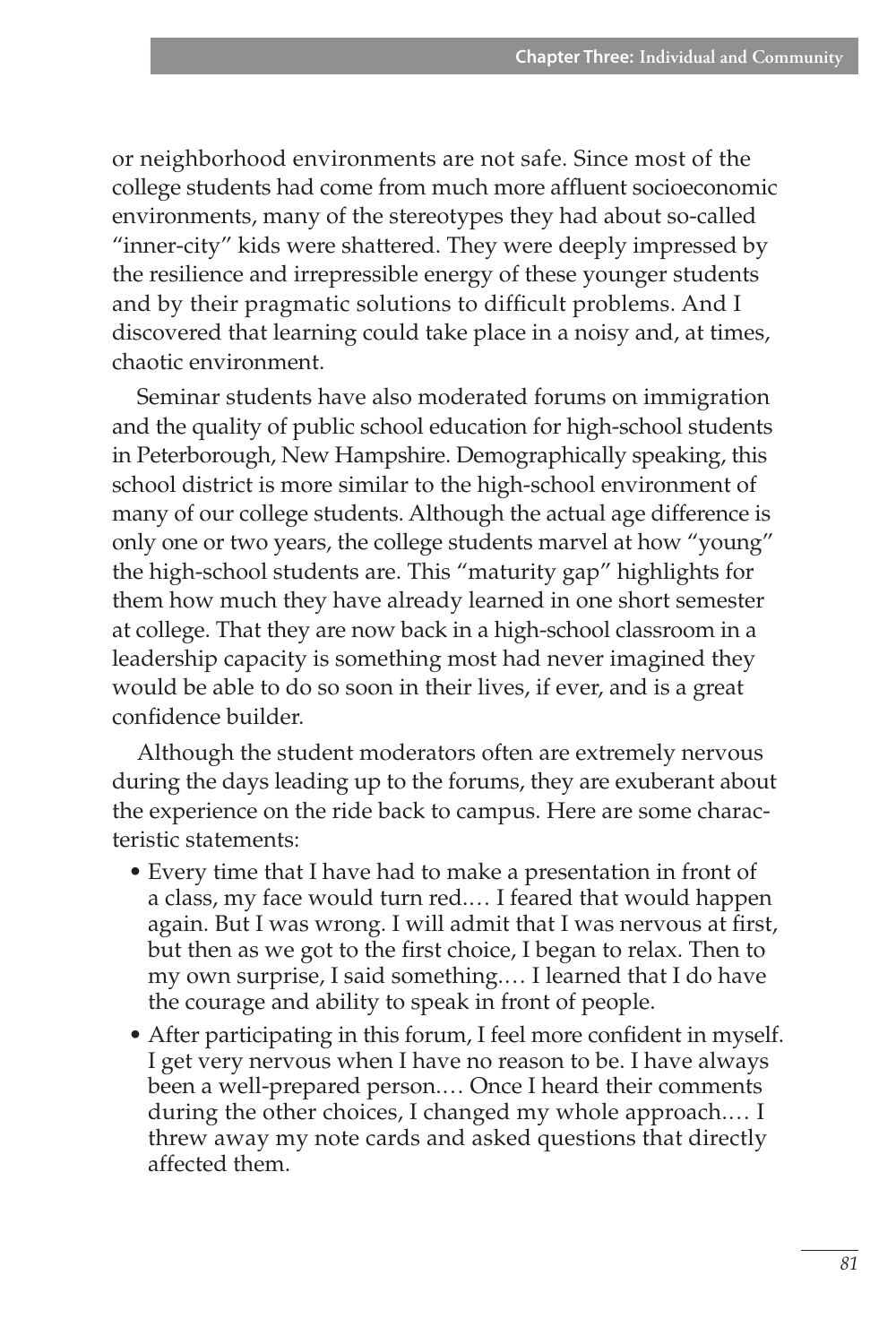After the forums, each team writes a group report summarizing the outcomes, and analyzes participant responses using quantitative data from pre- and postforum questionnaires and qualitative data from comments recorded during the forums. In addition, each team member is asked to write a personal reflection. The following are typical comments based on the students' experiences:

- I think that having to lead a discussion on the subject made me learn more.
- You want to know the topic well enough to not make a fool of yourself.
- When I approached the forum, I wanted to learn all sides of my choice and learn a lot about the other choices too. That way I could keep the discussion on my choice and not allow it to wander.

Based on this civic engagement experience, a number of students decide to become Civic Scholars, and the following year they find themselves teaming with faculty to moderate forums in Franklin Pierce classrooms and across campus. Others become active in the Student Government Association or other service-oriented clubs. In the few short months of the semester-long experience, their longheld assumptions about the need to prioritize personal success over community engagement has been reconsidered. The two are now seen interwoven.

Several years ago, the first-year seminar faculty voted to change the name of this requirement from Community Service to Civic Engagement because we wanted to emphasize the mutuallybeneficial and educational nature of the exchange, rather than as one group providing a service for another. Integrating deliberation into the projects is one way to ensure that this will occur. For example, one student moderating team's report about a high-school forum described the reciprocal nature in this way:

As a civic engagement project, we were successful in raising an important issue to members of the community, even though they were younger. They had interesting opinions to share with us, and we did a good job of taking those opinions and producing an insightful discussion.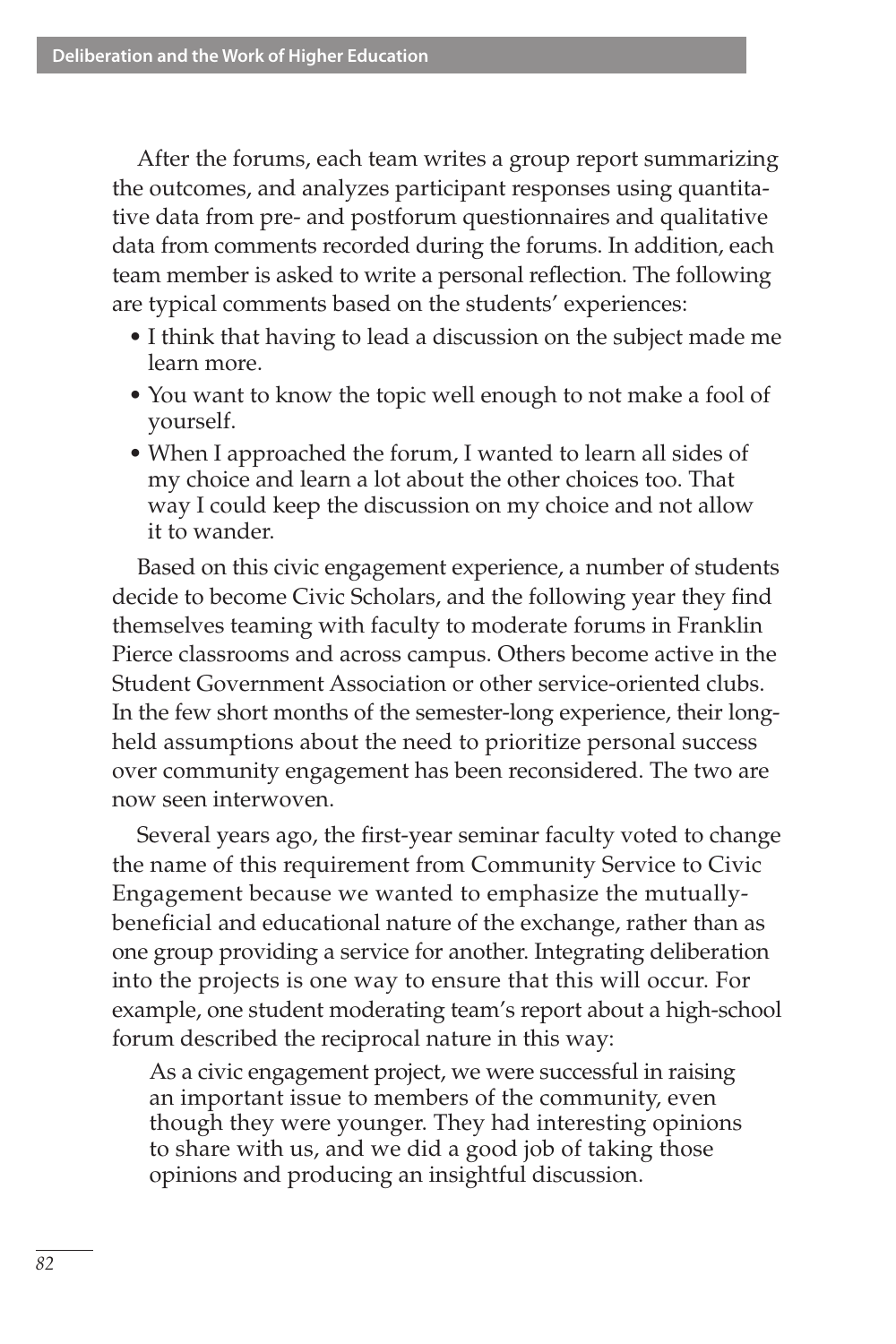The college students here are engaged in a form of public scholarship, which has been carefully crafted to maximize opportunities for them to learn content and develop skills in addition to engaging the younger students. It is clear to me that everyone (including me) learns a great deal from these kinds of projects.

### "An Education of Lasting Value"

One of my goals as a teacher is to provide access to knowledge and skills that will help my students acquire a public voice and to realize that they have valuable contributions to make to the communities in which they live. My desire to help others do the same is unquestionably informed by my own experiences as someone who, for many years, was fairly isolated from the life of my community. I did not believe I had the power to speak in a meaningful way to public issues or to be active in ways that were personally meaningful. The issues seemed unapproachable, and I felt ineffectual and disengaged.

The changes I have experienced in my life have much to do with the open exchanges, based on trust and reciprocity, that I now regularly enjoy with many colleagues and students. Trust and reciprocity, it seems to me, are essential for acquiring a public voice or, as it is sometimes called, free speech. As Jane Tompkins writes in her powerful memoir, Life in School: What the Teacher Learned, "Most people work most happily when they belong to a community of people who are there to support, encourage, and appreciate them." But these conditions, she claims, do not exist in most highereducation environments because people are often isolated through too-busy schedules, competition for resources, and the "absence of a culture of conversation" (Tompkins 1996, 188-191). Tompkins concludes her meditation on the isolation of academic life with a warning: "If the places that young people go to be educated don't embody the ideals of community, cooperation, and harmony, then what people will learn will be the behavior these institutions do exemplify: competition, hierarchy, busyness, and isolation" (Tompkins 1996, 194). The same competitive and fast-paced environment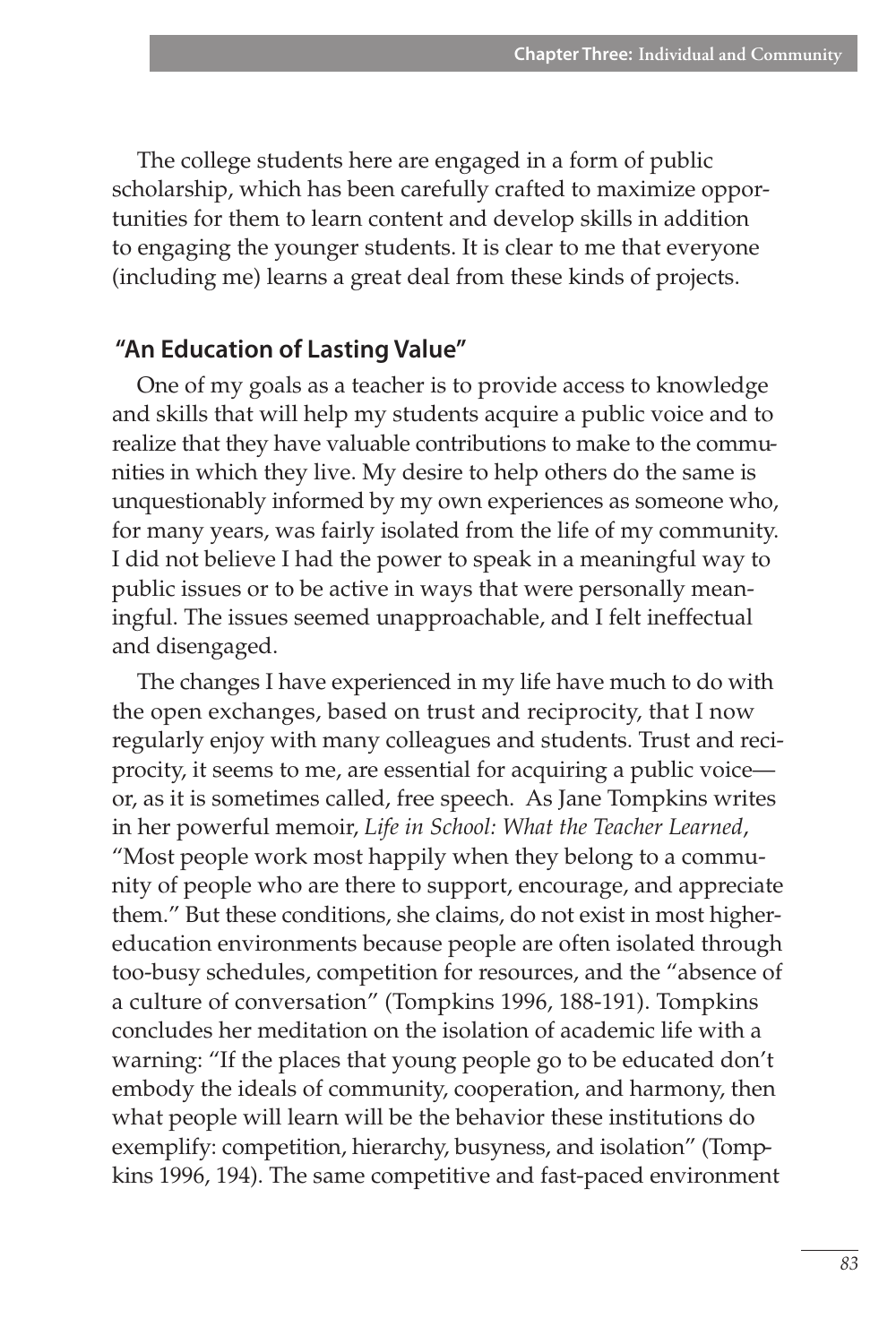experienced by faculty also exists for students. As I reread her words, I am reminded of the statistics that I cited at the beginning of this essay. Numerically, they paint the same picture-a society in which each person is focused on individual success, disengaged from community life, and detached from concerns about the social and economic well-being of others.

When students are reluctant to express their views in a public forum or the classroom, they sometimes defend their behavior as "politically correct." This understanding of political correctnessas an impulse to withdraw-is fueled by a desire to maintain group solidarity. They do not want to rock the boat. Somewhat ironically, the reluctance to speak about controversial issues springs out of caring deeply about relationships with others. Talking publicly about issues, particularly those connected with diversity, may damage one's standing in the group, or is seen as only deepening the problem. Therefore, silence. Yet to have free speech, everyone must believe that they are free to speak. The culture of conversationpublic conversation-is the foundation of community. How can we create the necessary conditions for students to exercise their right-even their obligation in a democratic society-to speak?

The answer lies in fostering an environment in which students can rely on the respect and trust of their peers, just as we faculty need to rely on the same from our colleagues. Deliberative dialogue seeks to create spaces where people can safely remain open to new perspectives, be self-reflective, and examine their underlying assumptions. The ground rules used in deliberative dialogue call for the cooperation Tompkins finds so lacking in most academic communities. At one and the same time, deliberative pedagogical practice explicitly validates the experience of each student (and each faculty member) while asking for additional perspectives. In this context, differing views are understood as an opportunity for inquiry, not conflict. Only at such a moment can we and our students begin to develop perceptive and open-ended questions and truly engage each other. This is the beginning of learning not only to have enough trust in the group and confidence in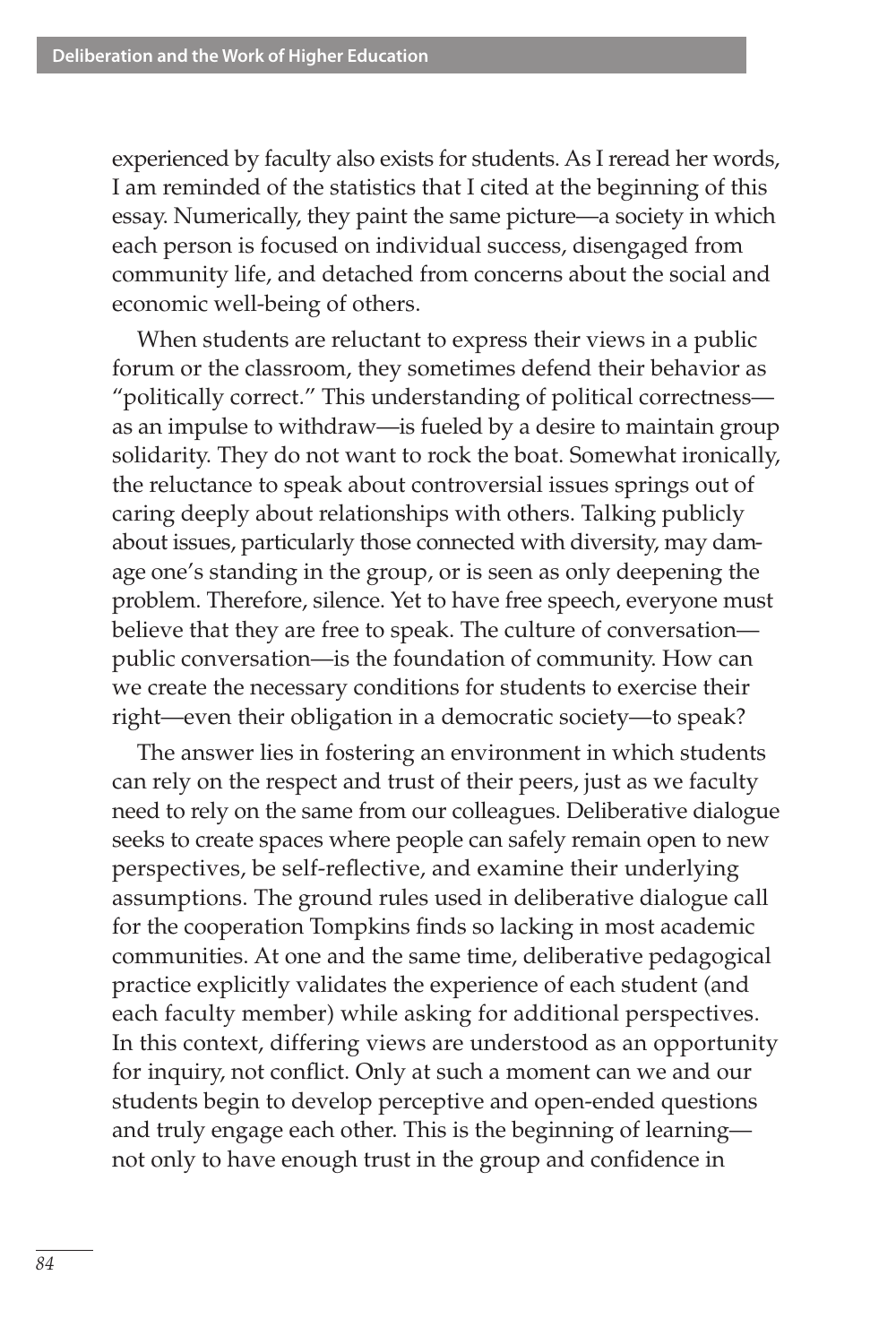one's self to share ideas, but also to wonder genuinely what others are thinking.

In closing, I want to comment briefly on the relationships between deliberative democratic pedagogical practices described in this essay and the recommendations for the reorganization of undergraduate education made by the Association of American Colleges and Universities (AAC&U). In Greater Expectations: A New Vision for Learning as a Nation Goes to College, the AAC&U urges that institutions of higher education foster learning-centered environments in which the increasingly diverse student population now attending college can acquire the knowledge and skills needed to "meet the emerging challenges in the workplace, in a diverse democracy, and in an interconnected world" (National Panel Report 2002, vii). It is clear that what the report recommends is what faculty associated with the New England Center for Civic Life at Franklin Pierce have been doing since 1998. Five of the eleven "Organizing Educational Principles" the AAC&U endorses are characteristic of deliberative pedagogical approaches:

- · Values collaborative work,
- Links critical thinking to real-life problems, often involving contested values.
- Interprets education as an informed probing of ideas and values,
- Develops creativity by valuing personal experiences, and
- Celebrates practical knowledge (National Panel Report 2002, 44).

In short, the AAC&U believes that institutions of higher education are becoming increasingly diverse and that students need the skills and knowledge to live in a diverse democracy and an interconnected world. One way of realizing these goals is to integrate deliberative democratic practices in the classroom, in institutional decision making at every level, and in civic engagement and public scholarship projects. The deliberative practices developed for first-year students at Franklin Pierce meet the challenge posed by Greater Expectations in affirming diverse perspectives, values, and life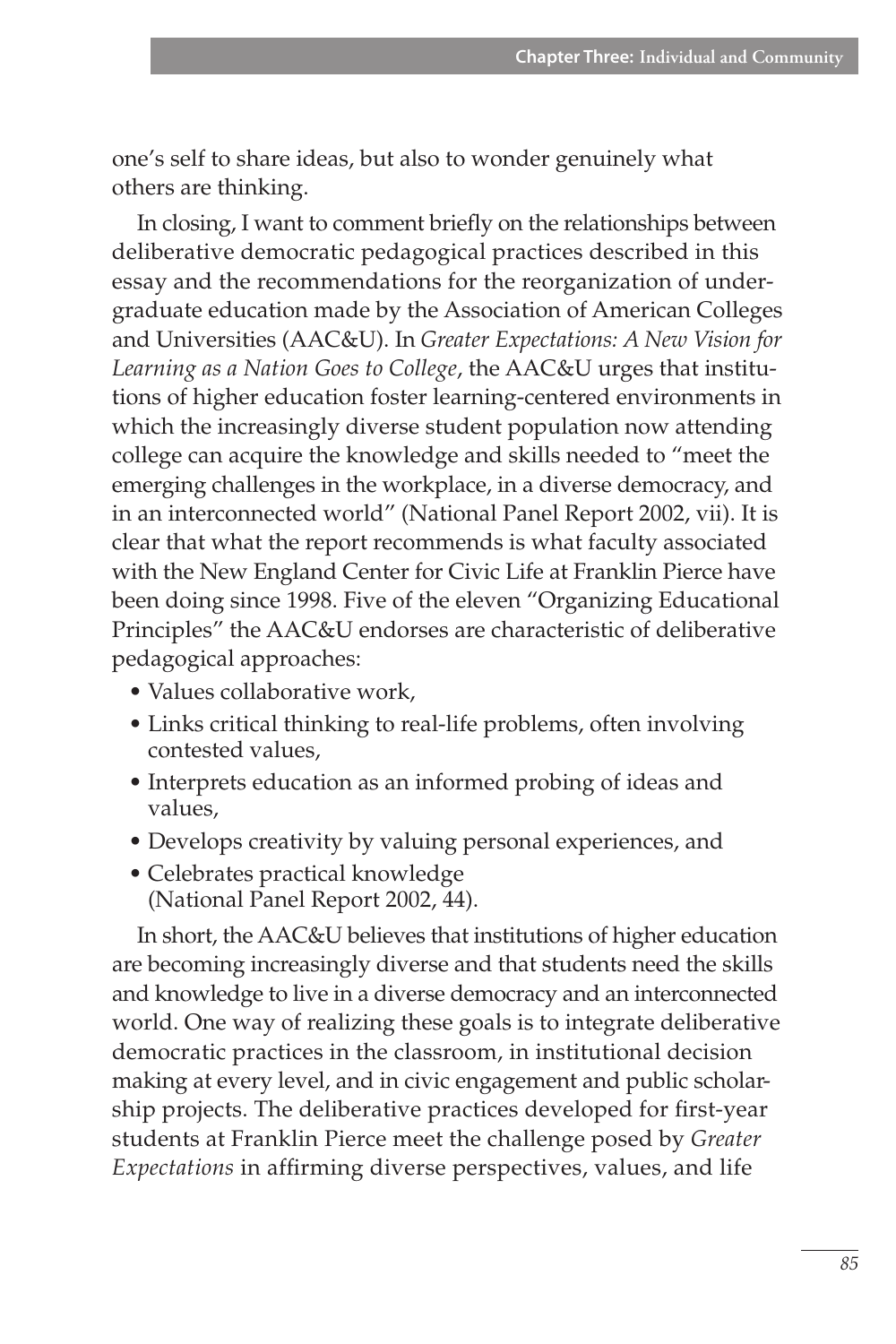experiences as essential components for "an education of lasting value" (National Panel Report 2002, vi).

Not only does the use of deliberative dialogue help to create an atmosphere of open communication that fosters inquiry and an appreciation for the value of community and diversity, but it is also an essential habit of mind for people who live in a democratic society. As Terry Tempest Williams writes in The Open Space of Democracy: "The human heart is the first home of democracy. It is where we embrace our questions. Can we be equitable? Can we be generous? Can we listen with our whole beings, not just our minds, and offer our attention rather than our opinions?" (Williams 2004, 83). We must attend to the emotional as well as the intellectual life of our students by creating environments that ensure all of our students are truly free to speak and to be listened to with respect and attention. For me, as for many of my colleagues at the New England Center for Civic Life, deliberative pedagogies, such as those I have described here, help that to happen.

Joni Doherty is director of the New England Center for Civic Life and teaches in the American Studies Program at Franklin Pierce University. She is editor of the College Issues Forums, a series of discussion guides developed in collaboration with students and faculty at Franklin Pierce and directs the Diversity  $\varepsilon$  Community Project, an initiative developed to foster awareness of and respect for diversity.